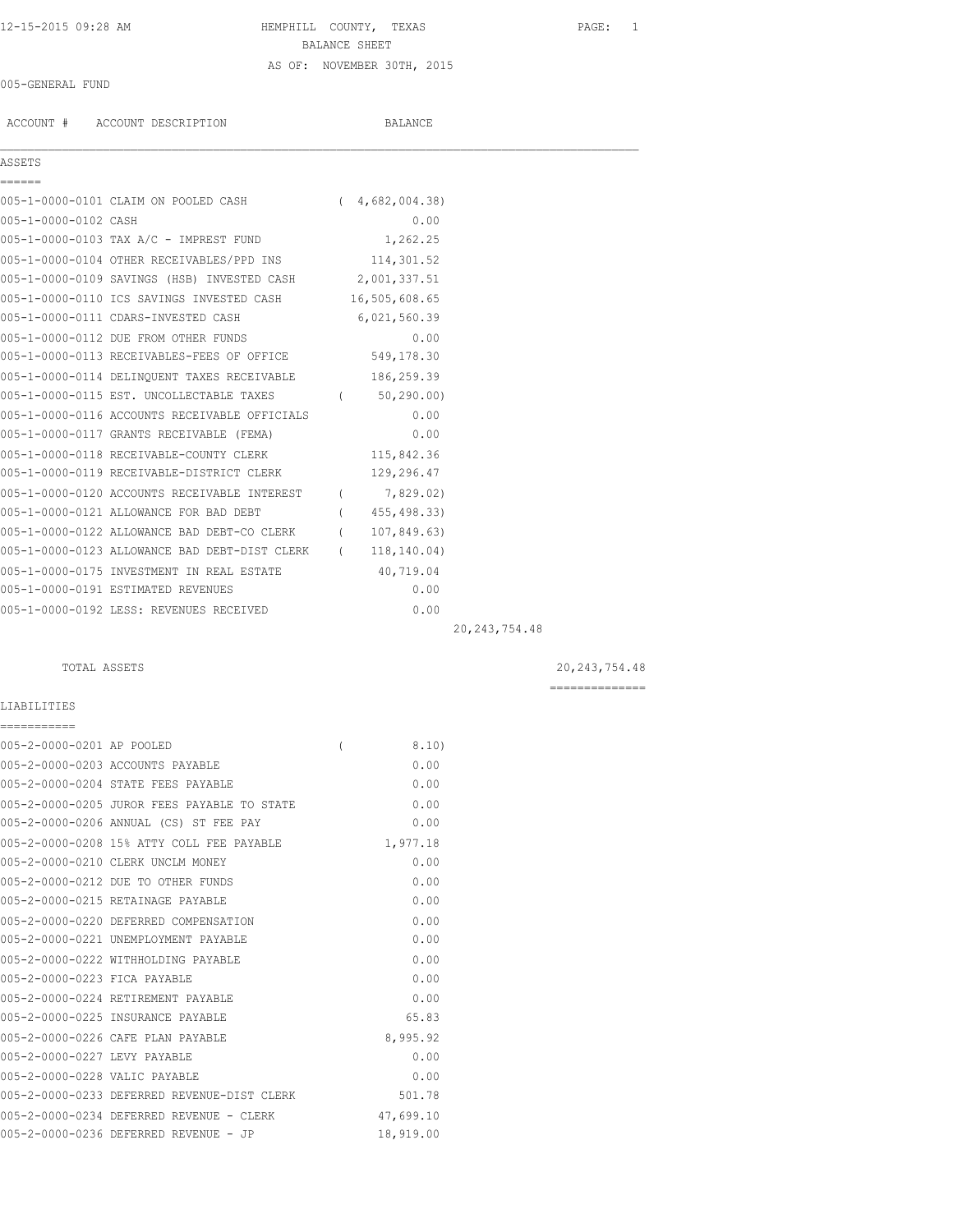# 12-15-2015 09:28 AM HEMPHILL COUNTY, TEXAS PAGE: 2 BALANCE SHEET AS OF: NOVEMBER 30TH, 2015

### 005-GENERAL FUND

ACCOUNT # ACCOUNT DESCRIPTION BALANCE

|                                | 005-2-0000-0238 DEFERRED TAX REVENUE                                                       | 122,249.00   |  |
|--------------------------------|--------------------------------------------------------------------------------------------|--------------|--|
|                                | 005-2-0000-0261 SALES TAX REPORT                                                           | 2.28         |  |
| 005-2-0000-0281 APPROPRIATIONS |                                                                                            | 0.00         |  |
|                                | 005-2-0000-0282 LESS: EXPENDITURES                                                         | 0.00         |  |
|                                | 005-2-0000-0283 LESS: ENCUMBRANCES                                                         | 0.00         |  |
|                                | 005-2-0000-0290 PRIOR YR A/PAYABLE                                                         | 0.00         |  |
|                                | 005-2-0000-0301 1-CCC COURT COSTS COLLECTED 5,407.08                                       |              |  |
|                                | 005-2-0000-0306 6-BAIL BOND FEE                                                            | 81.00        |  |
|                                | 005-2-0000-0307 7-DNA CONVICTIONS                                                          | 0.00         |  |
|                                | 005-2-0000-0308 8-DNA CS COMM. SUPERVISION                                                 | 0.00         |  |
|                                | 005-2-0000-0309 9-DNA JV TESTING FEE JV                                                    | 0.00         |  |
|                                | 005-2-0000-0310 10-EMS TRAMA FUND                                                          | 0.00         |  |
|                                | 005-2-0000-0311 11-JPD-JUV PRO DIVERSION FEE                                               | 0.00         |  |
|                                | 005-2-0000-0312 12-JRF-JURY REIMBURSEMENT FEE                                              | 471.98       |  |
|                                | 005-2-0000-0313 13-IDF INDIGENT DEFENSE FEE                                                | 276.46       |  |
|                                | 005-2-0000-0314 14-MVF MOVING VIOLATION FEE                                                | 27.00        |  |
|                                | 005-2-0000-0315 15-STF STATE TRAFFIC FINE                                                  | 2,309.88     |  |
|                                | 005-2-0000-0316 16-POF PEACE OFFICER FEES                                                  | 89.48        |  |
|                                | 005-2-0000-0317 17-FTA FAILURE TO APPEAR                                                   | 59.40        |  |
|                                | 005-2-0000-0318 18-JUD FUND CONSTITUTIONAL                                                 | 57.00        |  |
|                                | 005-2-0000-0320 MCW-MOTOR CARRIER WT                                                       | 0.00         |  |
|                                | 005-2-0000-0321 TP-TIME PAYMENT FEE                                                        | 91.24        |  |
|                                | 005-2-0000-0322 DRF-DRIVING RECORDS FEE                                                    | 0.00         |  |
|                                | 005-2-0000-0323 JS-JUDICIAL SUPPORT FEE                                                    | 897.43       |  |
|                                |                                                                                            | 256.05       |  |
|                                | 005-2-0000-0324 TPDF-TRUANCY PREV DIV FUND<br>005-2-0000-0325 SPECIALTY COURT              | 54.00        |  |
|                                | 005-2-0000-0326 7TH COURT OF APPEALS                                                       | 40.50        |  |
| 005-2-0000-0327 OMNIBASE       |                                                                                            | 18.00        |  |
| 005-2-0000-0328 PARKS&WILDLIFE |                                                                                            | 425.00       |  |
|                                | 005-2-0000-0329 CHILD SAFETY SEAT                                                          | 0.00         |  |
| 005-2-0000-0330 CTSD           |                                                                                            | 0.00         |  |
| 005-2-0000-0331 TRAILEE/CASA   |                                                                                            | 25.00        |  |
|                                | 005-2-0000-0400 BIRTH-REMOTE ACCESS                                                        | 0.00         |  |
|                                | 005-2-0000-0410 1-BIRTH CERTIFICATE FEE                                                    | 23.40        |  |
|                                | 005-2-0000-0420 2-MLF MARRIAGE LICENSE FEE                                                 | 270.00       |  |
|                                |                                                                                            |              |  |
|                                | 005-2-0000-0430 3-DIM DEC OF INFORMAL MARRIAGE<br>005-2-0000-0440 4-NDF NONDISCLOSURE FEES | 0.00<br>0.00 |  |
|                                | 005-2-0000-0450 5-TCV-JUROR DONATIONS                                                      |              |  |
|                                |                                                                                            | 0.00         |  |
|                                | 005-2-0000-0460 6-JUSTICE CTS-INDIGENT LEGAL                                               | 39.90        |  |
|                                | 005-2-0000-0470 7A-STATUTORY PROBATE                                                       | 0.00         |  |
|                                | 005-2-0000-0471 7B-JUDICIAL FUND FILING FEE                                                | 0.00         |  |
|                                | 005-2-0000-0480 8A-STATUTORY CO COURT                                                      | 0.00         |  |
|                                | 005-2-0000-0481 8B-JUDICIAL FUND                                                           | 0.00         |  |
|                                | 005-2-0000-0490 9A-CONSTITUTIONAL CO COURT                                                 | 23.75        |  |
|                                | 005-2-0000-0491 9B-JUDICIAL FUND FILING FEE                                                | 40.00        |  |
| 005-2-0000-0492 10A-DIVORCE    |                                                                                            | 89.50        |  |
|                                | 005-2-0000-0493 10B-OTHER THAN DIVORCE                                                     | 99.00        |  |
|                                | 005-2-0000-0494 10C-INDIGENT LEGAL SERVICES                                                | 42.75        |  |
|                                | 005-2-0000-0495 11-JUDICIAL SUPPORT FEE                                                    | 336.00       |  |
|                                | 005-2-0000-0496 SFP-ELECTRONIC FILING SYSTEM                                               | 377.97       |  |
|                                | 005-2-0000-0497 TEXAS HOME VISITING PROGRAM                                                | 0.00         |  |
|                                |                                                                                            |              |  |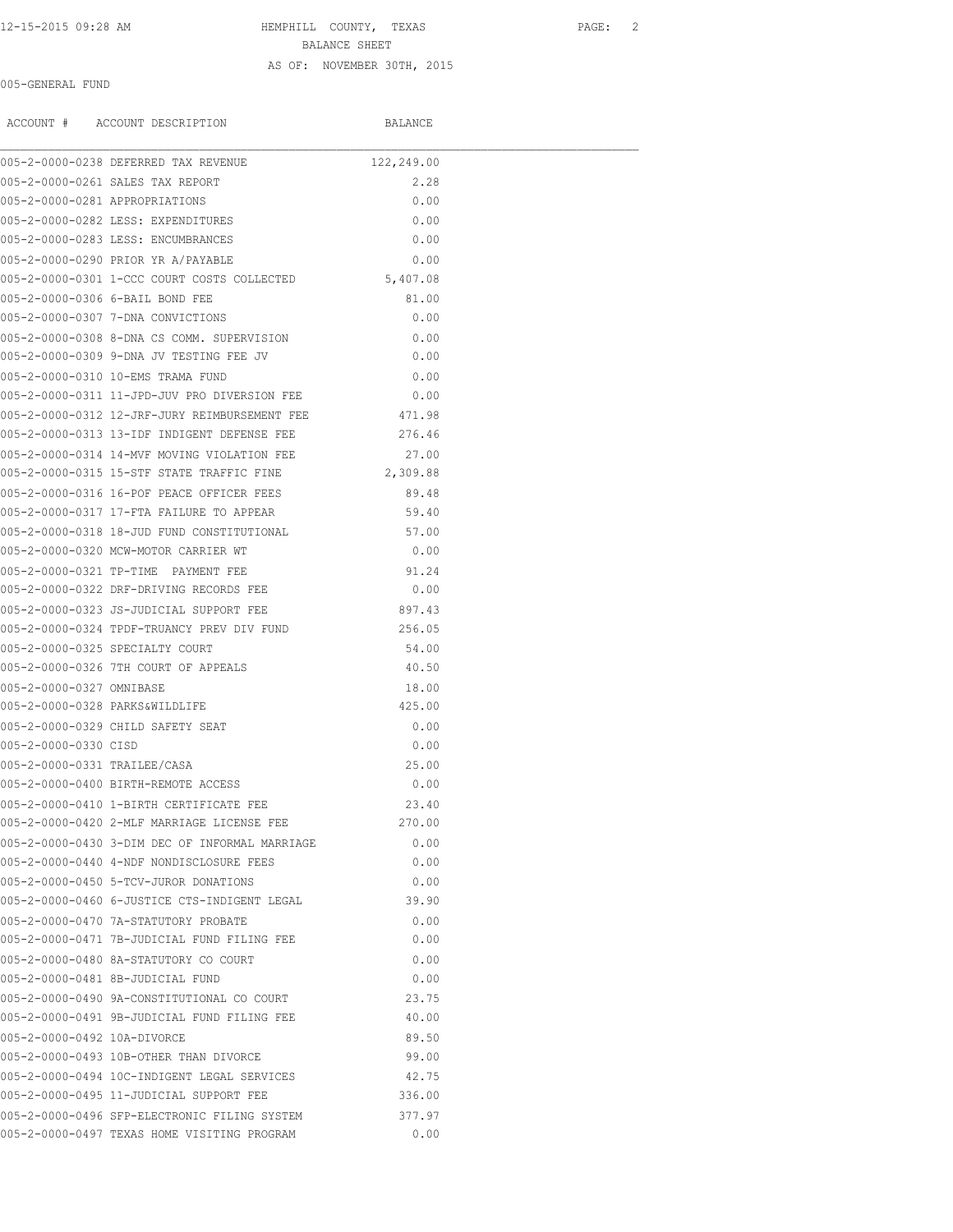12-15-2015 09:28 AM HEMPHILL COUNTY, TEXAS PAGE: 3 BALANCE SHEET AS OF: NOVEMBER 30TH, 2015

005-GENERAL FUND

| ACCOUNT # ACCOUNT DESCRIPTION                     | <b>BALANCE</b>  |               |                 |
|---------------------------------------------------|-----------------|---------------|-----------------|
| 005-2-1510-0221 UNEMPLOYMENT PAYABLE              | 0.00            |               |                 |
| 005-2-1520-0221 UNEMPLOYMENT PAYABLE              | 0.00            |               |                 |
| 005-2-1530-0221 UNEMPLOYMENT PAYABLE              | 0.00            |               |                 |
| 005-2-1540-0221 UNEMPLOYMENT PAYABLE              | 0.00            |               |                 |
| 005-2-2410-0221 UNEMPLOYMENT PAYABLE              | 0.00            |               |                 |
| 005-2-2500-0221 UNEMPLOYMENT PAYABLE              | 0.00            |               |                 |
| 005-2-2550-0221 UNEMPLOYMENT PAYABLE              | 0.00            |               |                 |
| 005-2-2560-0221 UNEMPLOYMENT PAYABLE              | 0.00            |               |                 |
| 005-2-3500-0221 UNEMPLOYMENT PAYABLE              | 0.00            |               |                 |
| 005-2-3600-0221 UNEMPLOYMENT PAYABLE              | 0.00            |               |                 |
| 005-2-7001-0221 UNEMPLOYMENT PAYABLE              | 0.00            |               |                 |
| TOTAL LIABILITIES                                 |                 | 212,330.76    |                 |
| EQUITY                                            |                 |               |                 |
| ======                                            |                 |               |                 |
| 005-3-0000-0301 CURRENT FUND BALANCE              | 13,974,416.55   |               |                 |
| 005-3-0000-0302 BUDGETED FUND BALANCE             | 0.00            |               |                 |
| TOTAL BEGINNING EQUITY                            | 13, 974, 416.55 |               |                 |
| TOTAL REVENUE                                     | 5,397,578.23    |               |                 |
| TOTAL EXPENSES                                    | 1,188,350.32    |               |                 |
| TOTAL REVENUE OVER/(UNDER) EXPENSES 4,209,227.91  |                 |               |                 |
| (WILL CLOSE TO FUND BAL.)                         | 1,847,779.26    |               |                 |
| TOTAL EQUITY & REV. OVER/(UNDER) EXP.             |                 | 20,031,423.72 |                 |
| TOTAL LIABILITIES, EQUITY & REV.OVER/(UNDER) EXP. |                 |               | 20, 243, 754.48 |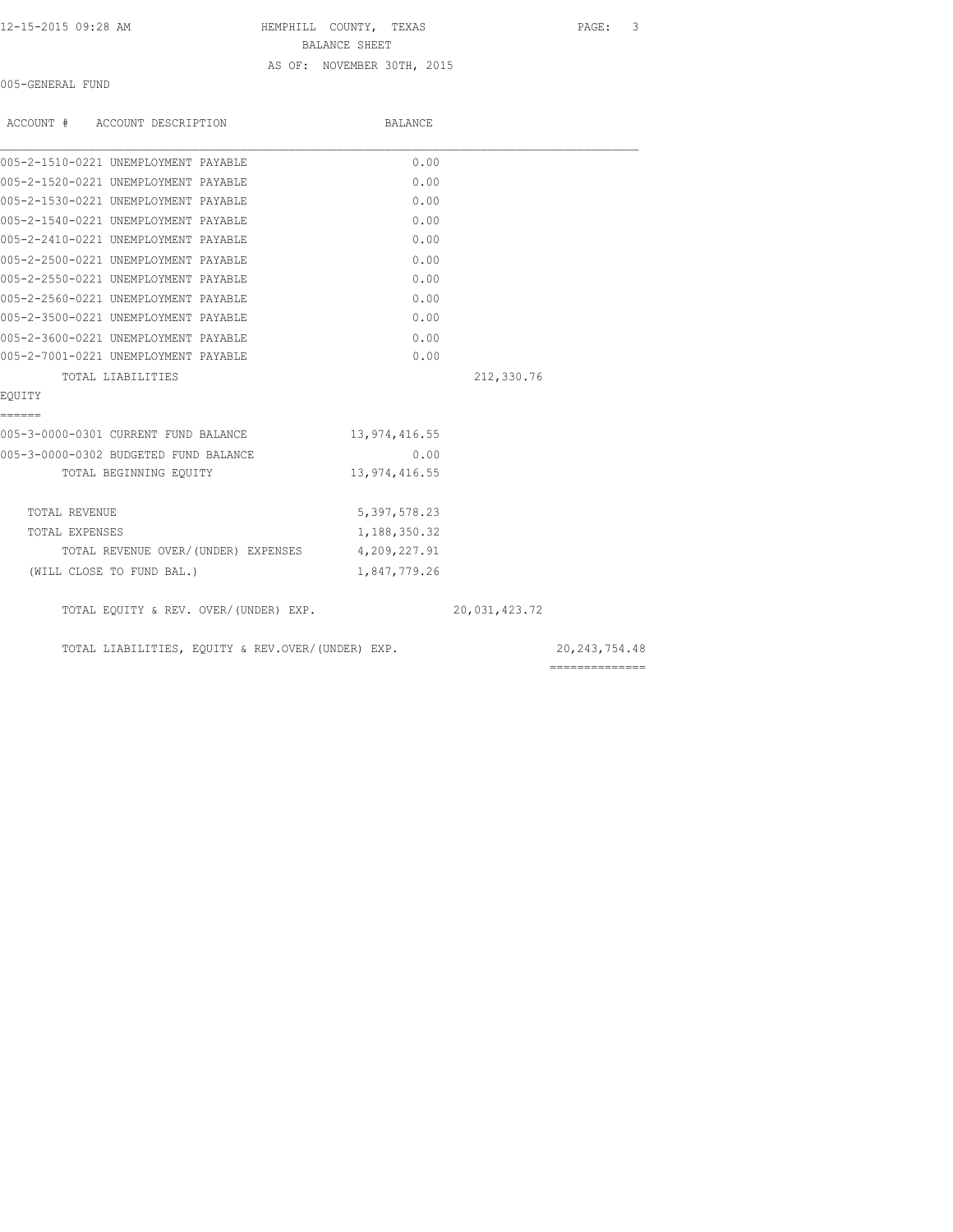| 12-15-2015 09:28 AM                               | HEMPHILL COUNTY, TEXAS<br>BALANCE SHEET |          | PAGE: 1         |
|---------------------------------------------------|-----------------------------------------|----------|-----------------|
|                                                   | AS OF: NOVEMBER 30TH, 2015              |          |                 |
| 008-LAW LIBRARY                                   |                                         |          |                 |
| ACCOUNT # ACCOUNT DESCRIPTION                     | BALANCE                                 |          |                 |
| ASSETS                                            |                                         |          |                 |
| ======                                            |                                         |          |                 |
| 008-1-0000-0101 CLAIM ON POOLED CASH              | 4,779.26                                |          |                 |
| 008-1-0000-0102 CASH - LAW LIBRARY                |                                         | 0.00     |                 |
| 008-1-0000-0191 ESTIMATED REVENUES                |                                         | 0.00     |                 |
| 008-1-0000-0192 LESS: REVENUES RECEIVED           |                                         | 0.00     |                 |
|                                                   |                                         | 4,779.26 |                 |
| TOTAL ASSETS                                      |                                         |          | 4,779.26        |
|                                                   |                                         |          | --------------- |
| LIABILITIES                                       |                                         |          |                 |
| ===========                                       |                                         |          |                 |
| 008-2-0000-0201 AP POOLED                         |                                         | 0.00     |                 |
| 008-2-0000-0203 ACOUNTS PAYABLE                   |                                         | 0.00     |                 |
| 008-2-0000-0222 PAYROLL W/H PAYABLE               |                                         | 0.00     |                 |
| 008-2-0000-0223 PAYROLL FICA PAYABLE              |                                         | 0.00     |                 |
| 008-2-0000-0224 PAYROLL RETIREMENT PAYABLE        |                                         | 0.00     |                 |
| 008-2-0000-0225 PAYROLL INSURANCE PAYABLE         |                                         | 0.00     |                 |
| 008-2-0000-0281 APPROPRIATIONS                    |                                         | 0.00     |                 |
| 008-2-0000-0282 LESS: EXPENDITURES                |                                         | 0.00     |                 |
| 008-2-0000-0283 LESS: ENCUMBRANCES                |                                         | 0.00     |                 |
| 008-2-0000-0290 PRIOR YEAR PAYABLES               |                                         | 0.00     |                 |
| TOTAL LIABILITIES                                 |                                         | 0.00     |                 |
| EQUITY                                            |                                         |          |                 |
| ======                                            |                                         |          |                 |
| 008-3-0000-0301 CURRENT FUND BALANCE              | 3,591.27                                |          |                 |
| 008-3-0000-0302 BUDGETED FUND BALANCE             |                                         | 0.00     |                 |
| TOTAL BEGINNING EQUITY                            | 3,591.27                                |          |                 |
| TOTAL REVENUE                                     |                                         | 280.00   |                 |
| TOTAL EXPENSES                                    |                                         | 0.00     |                 |
| TOTAL REVENUE OVER/(UNDER) EXPENSES               |                                         | 280.00   |                 |
| (WILL CLOSE TO FUND BAL.)                         |                                         | 907.99   |                 |
| TOTAL EQUITY & REV. OVER/(UNDER) EXP.             |                                         | 4,779.26 |                 |
| TOTAL LIABILITIES, EOUITY & REV.OVER/(UNDER) EXP. |                                         |          | 4,779.26        |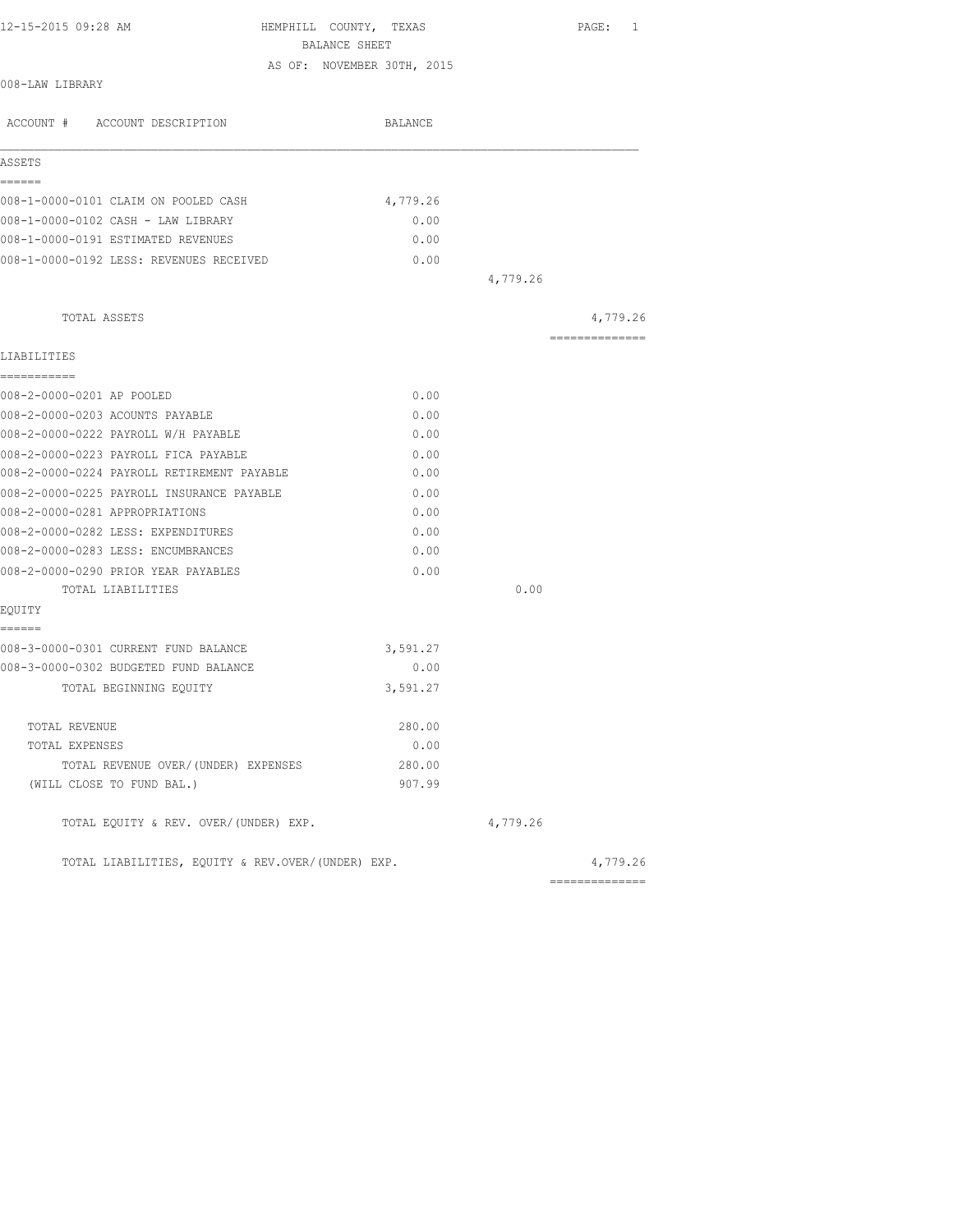| 12-15-2015 09:28 AM                               | HEMPHILL COUNTY, TEXAS |                            |           | PAGE: 1        |
|---------------------------------------------------|------------------------|----------------------------|-----------|----------------|
|                                                   | BALANCE SHEET          |                            |           |                |
| 009-SECURITY FEE                                  |                        | AS OF: NOVEMBER 30TH, 2015 |           |                |
|                                                   |                        |                            |           |                |
| ACCOUNT # ACCOUNT DESCRIPTION                     |                        | BALANCE                    |           |                |
| ASSETS                                            |                        |                            |           |                |
| ------                                            |                        |                            |           |                |
| 009-1-0000-0101 CLAIM ON POOLED CASH              |                        | 65,849.93                  |           |                |
| 009-1-0000-0102 CASH - COUNTY - SECURITY FEE      |                        | 0.00                       |           |                |
| 009-1-0000-0191 ESTIMATED REVENUES                |                        | 0.00                       |           |                |
| 009-1-0000-0192 LESS: REVENUES RECEIVED           |                        | 0.00                       |           |                |
|                                                   |                        |                            | 65,849.93 |                |
| TOTAL ASSETS                                      |                        |                            |           | 65,849.93      |
|                                                   |                        |                            |           | ============== |
| LIABILITIES<br>-----------                        |                        |                            |           |                |
| 009-2-0000-0201 AP POOLED                         |                        | 0.00                       |           |                |
| 009-2-0000-0203 ACOUNTS PAYABLE                   |                        | 0.00                       |           |                |
| 009-2-0000-0222 PAYROLL W/H PAYABLE               |                        | 0.00                       |           |                |
| 009-2-0000-0223 PAYROLL FICA PAYABLE              |                        | 0.00                       |           |                |
| 009-2-0000-0224 PAYROLL RETIREMENT PAYABLE        |                        | 0.00                       |           |                |
| 009-2-0000-0225 PAYROLL INSURANCE PAYABLE         |                        | 0.00                       |           |                |
| 009-2-0000-0281 APPROPRIATIONS                    |                        | 0.00                       |           |                |
| 009-2-0000-0282 LESS: EXPENDITURES                |                        | 0.00                       |           |                |
| 009-2-0000-0283 LESS: ENCUMBRANCES                |                        | 0.00                       |           |                |
| 009-2-0000-0290 PRIOR YR A/PAYABLE                |                        | 0.00                       |           |                |
| TOTAL LIABILITIES                                 |                        |                            | 0.00      |                |
| EQUITY                                            |                        |                            |           |                |
| ======<br>009-3-0000-0301 CURRENT FUND BALANCE    |                        | 70,340.19                  |           |                |
| 009-3-0000-0302 BUDGETED FUND BALANCE             |                        | 0.00                       |           |                |
| TOTAL BEGINNING EQUITY                            |                        | 70,340.19                  |           |                |
| TOTAL REVENUE                                     |                        | 718.08                     |           |                |
| TOTAL EXPENSES                                    |                        | 0.00                       |           |                |
| TOTAL REVENUE OVER/(UNDER) EXPENSES               |                        | 718.08                     |           |                |
| (WILL CLOSE TO FUND BAL.)                         |                        | (5, 208.34)                |           |                |
| TOTAL EQUITY & REV. OVER/(UNDER) EXP.             |                        |                            | 65,849.93 |                |
| TOTAL LIABILITIES, EQUITY & REV.OVER/(UNDER) EXP. |                        |                            |           | 65,849.93      |
|                                                   |                        |                            |           | -------------- |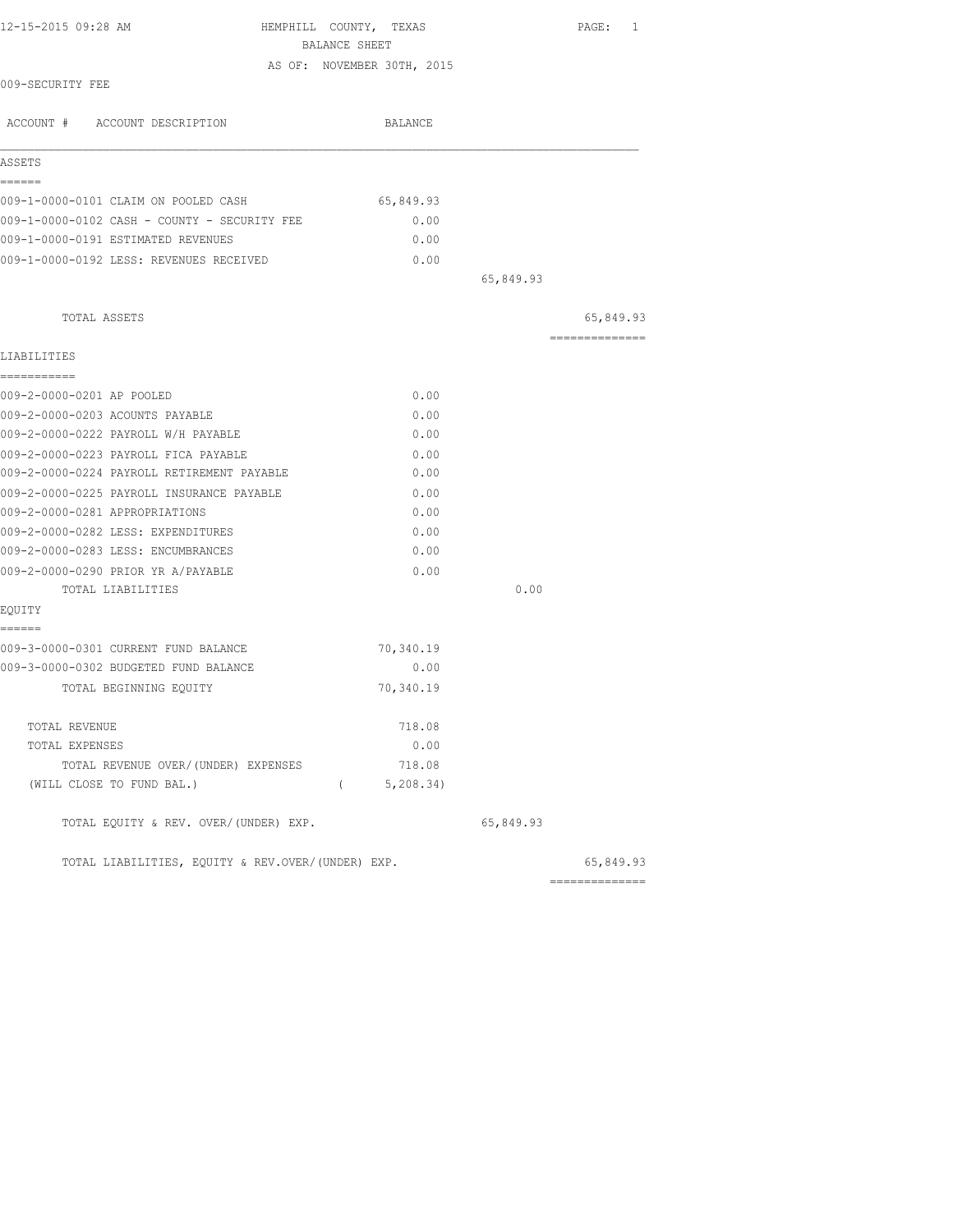HEMPHILL COUNTY, TEXAS PAGE: 1 BALANCE SHEET AS OF: NOVEMBER 30TH, 2015

### 010-AIRPORT

| ACCOUNT # ACCOUNT DESCRIPTION                     |          | <b>BALANCE</b> |            |                 |
|---------------------------------------------------|----------|----------------|------------|-----------------|
| ASSETS                                            |          |                |            |                 |
| ------                                            |          |                |            |                 |
| 010-1-0000-0102 CASH - AIRPORT                    |          | 237,509.06     |            |                 |
| 010-1-0000-0104 AIRPORT PREPAID INSURANCE         |          | 0.00           |            |                 |
| 010-1-0000-0110 INVESTED CASH/YR 2000             |          | 0.00           |            |                 |
| 010-1-0000-0111 INVESTED CASH/AIRPORT             |          | 0.00           |            |                 |
| 010-1-0000-0191 ESTIMATED REVENUES                |          | 0.00           |            |                 |
| 010-1-0000-0192 LESS: REVENUES RECEIVED           |          | 0.00           |            |                 |
|                                                   |          |                | 237,509.06 |                 |
| TOTAL ASSETS                                      |          |                |            | 237,509.06      |
| LIABILITIES                                       |          |                |            | --------------  |
| ===========                                       |          |                |            |                 |
| 010-2-0000-0203 ACCOUNTS PAYABLE                  |          | 0.00           |            |                 |
| 010-2-0000-0222 PAYROLL W/H PAYABLE               |          | 0.00           |            |                 |
| 010-2-0000-0223 PAYROLL FICA PAYABLE              |          | 0.00           |            |                 |
| 010-2-0000-0224 PAYROLL RETIREMENT PAYABLE        |          | 0.00           |            |                 |
| 010-2-0000-0225 PAYROLL INSURANCE PAYABLE         |          | 0.00           |            |                 |
| 010-2-0000-0235 DUE TO GENERAL FUND               |          | 0.00           |            |                 |
| 010-2-0000-0281 APPROPRIATIONS                    |          | 0.00           |            |                 |
| 010-2-0000-0282 LESS: EXPENDITURES                |          | 0.00           |            |                 |
| 010-2-0000-0283 LESS: ENCUMBRANCES                |          | 0.00           |            |                 |
| 010-2-0000-0290 PRIOR YR A/PAYABLE                | $\left($ | 50,000.00)     |            |                 |
| TOTAL LIABILITIES                                 |          | $\left($       | 50,000.00) |                 |
| EQUITY<br>------                                  |          |                |            |                 |
| 010-3-0000-0301 CURRENT FUND BALANCE              |          | 250,839.91     |            |                 |
| 010-3-0000-0302 BUDGETED FUND BALANCE             |          | 0.00           |            |                 |
| TOTAL BEGINNING EQUITY                            |          | 250,839.91     |            |                 |
| TOTAL REVENUE                                     |          | 38,017.73      |            |                 |
| TOTAL EXPENSES                                    |          | 41,109.24      |            |                 |
| TOTAL REVENUE OVER/(UNDER) EXPENSES (             |          | 3,091.51)      |            |                 |
| (WILL CLOSE TO FUND BAL.)                         |          | 39,760.66      |            |                 |
| TOTAL EQUITY & REV. OVER/(UNDER) EXP.             |          |                | 287,509.06 |                 |
| TOTAL LIABILITIES, EQUITY & REV.OVER/(UNDER) EXP. |          |                |            | 237,509.06      |
|                                                   |          |                |            | --------------- |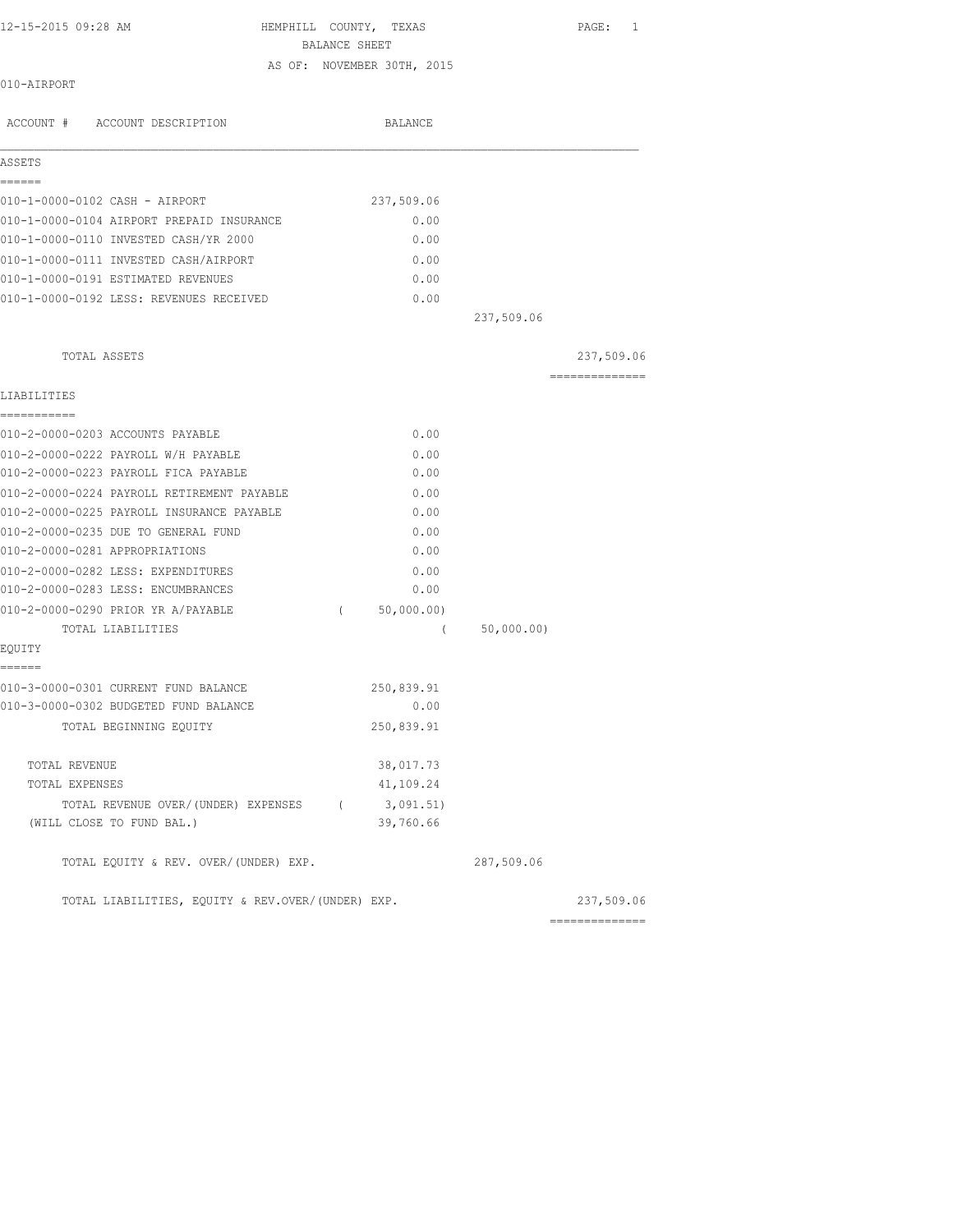| 12-15-2015 09:28 AM                               | HEMPHILL COUNTY, TEXAS |                            |              | PAGE: 1         |
|---------------------------------------------------|------------------------|----------------------------|--------------|-----------------|
|                                                   | BALANCE SHEET          |                            |              |                 |
| 011-ROAD & BRIDGE PCT 1                           |                        | AS OF: NOVEMBER 30TH, 2015 |              |                 |
|                                                   |                        |                            |              |                 |
| ACCOUNT # ACCOUNT DESCRIPTION                     |                        | BALANCE                    |              |                 |
| ASSETS                                            |                        |                            |              |                 |
| ------                                            |                        |                            |              |                 |
| 011-1-0000-0101 CLAIM ON POOLED CASH              |                        | 1,028,587.53               |              |                 |
| 011-1-0000-0102 CASH - ROAD & BRIDGE PCT 1        |                        | 0.00                       |              |                 |
| 011-1-0000-0104 PCT 1 PREPAID INSURANCE           |                        | 432.12                     |              |                 |
| 011-1-0000-0110 INVESTMENTS                       |                        | 0.00                       |              |                 |
| 011-1-0000-0118 PROPERTY TAX RECEIVABLE           |                        | 9,153.72                   |              |                 |
| 011-1-0000-0121 ALLOWANCE FOR BAD DEBT (2,471.53) |                        |                            |              |                 |
| 011-1-0000-0191 ESTIMATED REVENUES                |                        | 0.00                       |              |                 |
| 011-1-0000-0192 LESS: REVENUES RECEIVED           |                        | 0.00                       |              |                 |
|                                                   |                        |                            | 1,035,701.84 |                 |
| TOTAL ASSETS                                      |                        |                            |              | 1,035,701.84    |
| LIABILITIES                                       |                        |                            |              | --------------- |
| ------------                                      |                        |                            |              |                 |
| 011-2-0000-0201 AP POOLED                         | $\left($               | 77.75)                     |              |                 |
| 011-2-0000-0203 ACOUNTS PAYABLE                   |                        | 0.00                       |              |                 |
| 011-2-0000-0211 DUE FROM OTHER FUNDS              |                        | 0.00                       |              |                 |
| 011-2-0000-0220 DEFERRED COMPENSATION             |                        | 0.00                       |              |                 |
| 011-2-0000-0222 WITHHOLDING PAYABLE               |                        | 0.00                       |              |                 |
| 011-2-0000-0223 FICA PAYABLE                      |                        | 0.00                       |              |                 |
| 011-2-0000-0224 RETIREMENT PAYABLE                |                        | 0.00                       |              |                 |
| 011-2-0000-0225 INSURANCE PAYABLE                 |                        | 0.00                       |              |                 |
| 011-2-0000-0226 CAFE PLAN PAYABLE                 |                        | 181.07                     |              |                 |
| 011-2-0000-0228 VALIC PAYABLE                     |                        | 0.00                       |              |                 |
| 011-2-0000-0230 DEFERRED REVENUE                  |                        | 6,042.40                   |              |                 |
| 011-2-0000-0281 APPROPRIATIONS                    |                        | 0.00                       |              |                 |
| 011-2-0000-0282 LESS: EXPENDITURES                |                        | 0.00                       |              |                 |
| 011-2-0000-0283 LESS: ENCUMBRANCES                |                        | 0.00                       |              |                 |
| 011-2-0000-0290 PRIOR YR A/PAYABLE                |                        | 0.00                       |              |                 |
| 011-2-4011-0221 UNEMPLOYMENT PAYABLE              |                        | 0.00                       |              |                 |
| TOTAL LIABILITIES<br>EQUITY                       |                        |                            | 6,145.72     |                 |
| ------                                            |                        |                            |              |                 |
| 011-3-0000-0301 CURRENT FUND BALANCE              |                        | 675,899.28                 |              |                 |
| 011-3-0000-0302 BUDGETED FUND BALANCE             |                        | 0.00                       |              |                 |
| TOTAL BEGINNING EQUITY                            |                        | 675,899.28                 |              |                 |
| TOTAL REVENUE                                     |                        | 303,506.20                 |              |                 |
| TOTAL EXPENSES                                    |                        | 37,090.41                  |              |                 |
| TOTAL REVENUE OVER/ (UNDER) EXPENSES              |                        | 266, 415.79                |              |                 |
| (WILL CLOSE TO FUND BAL.)                         |                        | 87,241.05                  |              |                 |
| TOTAL EQUITY & REV. OVER/(UNDER) EXP.             |                        |                            | 1,029,556.12 |                 |
| TOTAL LIABILITIES, EQUITY & REV.OVER/(UNDER) EXP. |                        |                            |              | 1,035,701.84    |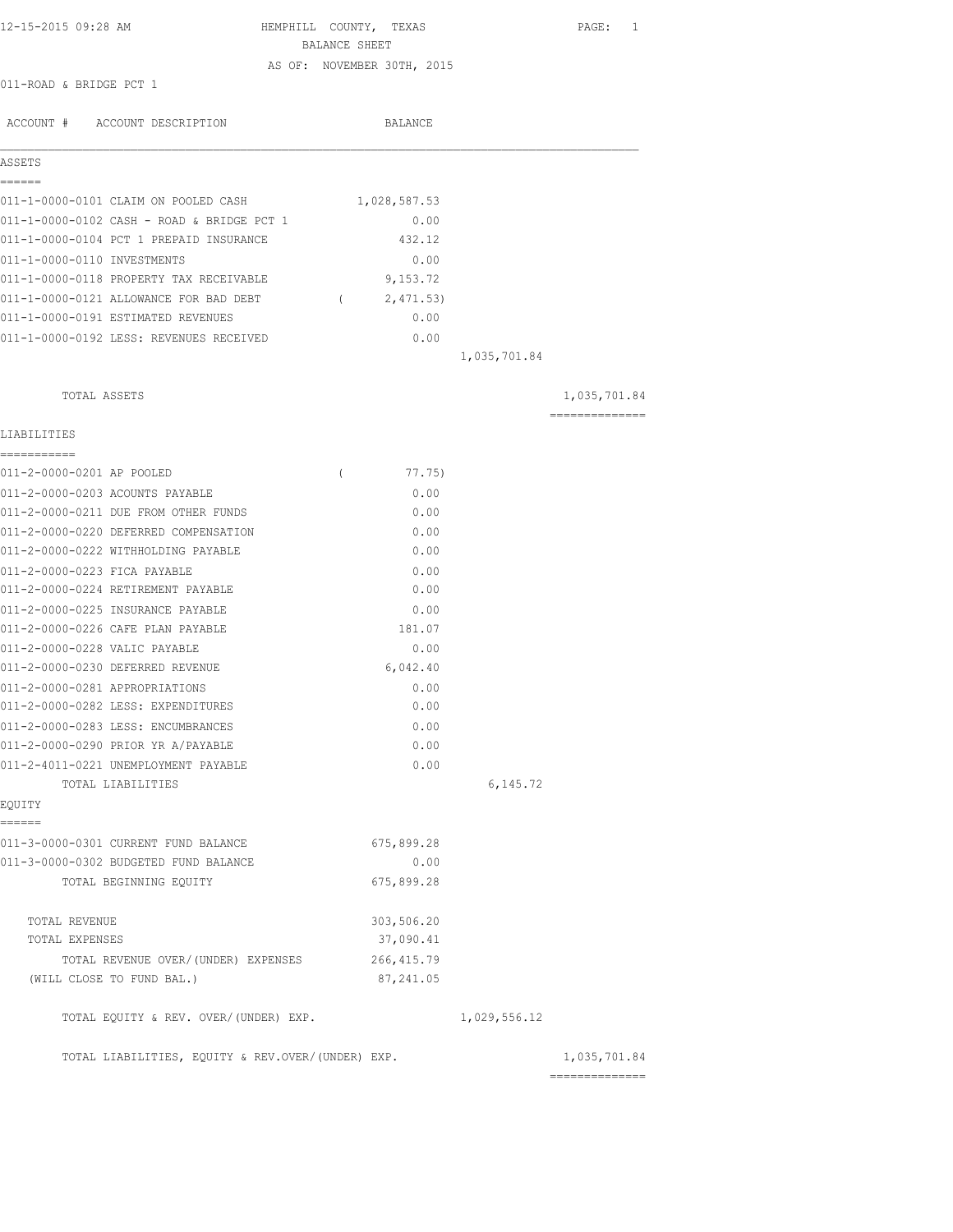| 12-15-2015 09:28 AM                               | HEMPHILL COUNTY, TEXAS<br>BALANCE SHEET |                |              | PAGE: 1        |
|---------------------------------------------------|-----------------------------------------|----------------|--------------|----------------|
|                                                   | AS OF: NOVEMBER 30TH, 2015              |                |              |                |
| 012-ROAD & BRIDGE PCT 2                           |                                         |                |              |                |
| ACCOUNT # ACCOUNT DESCRIPTION                     |                                         | <b>BALANCE</b> |              |                |
| ASSETS                                            |                                         |                |              |                |
| ======                                            |                                         |                |              |                |
| 012-1-0000-0101 CLAIM ON POOLED CASH              |                                         | 1,512,042.95   |              |                |
| 012-1-0000-0102 CASH - ROAD & BRIDGE PCT 2        |                                         | 0.00           |              |                |
| 012-1-0000-0104 PCT 2 PREPAID INSURANCE           |                                         | 432.12         |              |                |
| 012-1-0000-0110 INVESTMENTS                       |                                         | 0.00           |              |                |
| 012-1-0000-0118 PROPERTY TAX RECEIVABLE           |                                         | 9,676.79       |              |                |
| 012-1-0000-0121 ALLOWANCE FOR BAD DEBT            | $\sqrt{2}$                              | 2,612.76)      |              |                |
| 012-1-0000-0191 ESTIMATED REVENUES                |                                         | 0.00           |              |                |
| 012-1-0000-0192 LESS: REVENUES RECEIVED           |                                         | 0.00           |              |                |
|                                                   |                                         |                | 1,519,539.10 |                |
| TOTAL ASSETS                                      |                                         |                |              | 1,519,539.10   |
| LIABILITIES                                       |                                         |                |              | -------------- |
| ===========                                       |                                         |                |              |                |
| 012-2-0000-0201 AP POOLED                         | $\left($                                | 4.05)          |              |                |
| 012-2-0000-0203 ACOUNTS PAYABLE                   |                                         | 0.00           |              |                |
| 012-2-0000-0211 DUE FROM OTHER FUNDS              |                                         | 0.00           |              |                |
| 012-2-0000-0220 DEFERRED COMPENSATION             |                                         | 0.00           |              |                |
| 012-2-0000-0222 WITHHOLDING PAYABLE               |                                         | 0.00           |              |                |
| 012-2-0000-0223 FICA PAYABLE                      |                                         | 0.00           |              |                |
| 012-2-0000-0224 RETIREMENT PAYABLE                |                                         | 0.00           |              |                |
| 012-2-0000-0225 INSURANCE PAYABLE                 |                                         | 8.96           |              |                |
| 012-2-0000-0226 CAFE PLAN PAYABLE                 |                                         | 109.00         |              |                |
| 012-2-0000-0227 LEVY PAYABLE                      | $\left($                                | 598.00         |              |                |
| 012-2-0000-0228 VAL DEF                           |                                         | 0.00           |              |                |
| 012-2-0000-0230 DEFERRED REVENUE                  |                                         | 6,387.68       |              |                |
| 012-2-0000-0281 APPROPRIATIONS                    |                                         | 0.00           |              |                |
| 012-2-0000-0282 LESS: EXPENDITURES                |                                         | 0.00           |              |                |
| 012-2-0000-0283 LESS: ENCUMBRANCES                |                                         | 0.00           |              |                |
| 012-2-0000-0290 PRIOR YR A/PAYABLE                |                                         | 0.00           |              |                |
| 012-2-4012-0221 UNEMPLOYMENT PAYABLE              |                                         | 0.00           |              |                |
| TOTAL LIABILITIES<br>EQUITY                       |                                         |                | 5,903.59     |                |
| ------                                            |                                         |                |              |                |
| 012-3-0000-0301 CURRENT FUND BALANCE              |                                         | 1,030,416.91   |              |                |
| 012-3-0000-0302 BUDGETED FUND BALANCE             |                                         | 0.00           |              |                |
| TOTAL BEGINNING EQUITY                            |                                         | 1,030,416.91   |              |                |
| TOTAL REVENUE                                     |                                         | 327, 333.72    |              |                |
| TOTAL EXPENSES                                    |                                         | 42,330.35      |              |                |
| TOTAL REVENUE OVER/(UNDER) EXPENSES               |                                         | 285,003.37     |              |                |
| (WILL CLOSE TO FUND BAL.)                         |                                         | 198,215.23     |              |                |
| TOTAL EQUITY & REV. OVER/(UNDER) EXP.             |                                         |                | 1,513,635.51 |                |
| TOTAL LIABILITIES, EQUITY & REV.OVER/(UNDER) EXP. |                                         |                |              | 1,519,539.10   |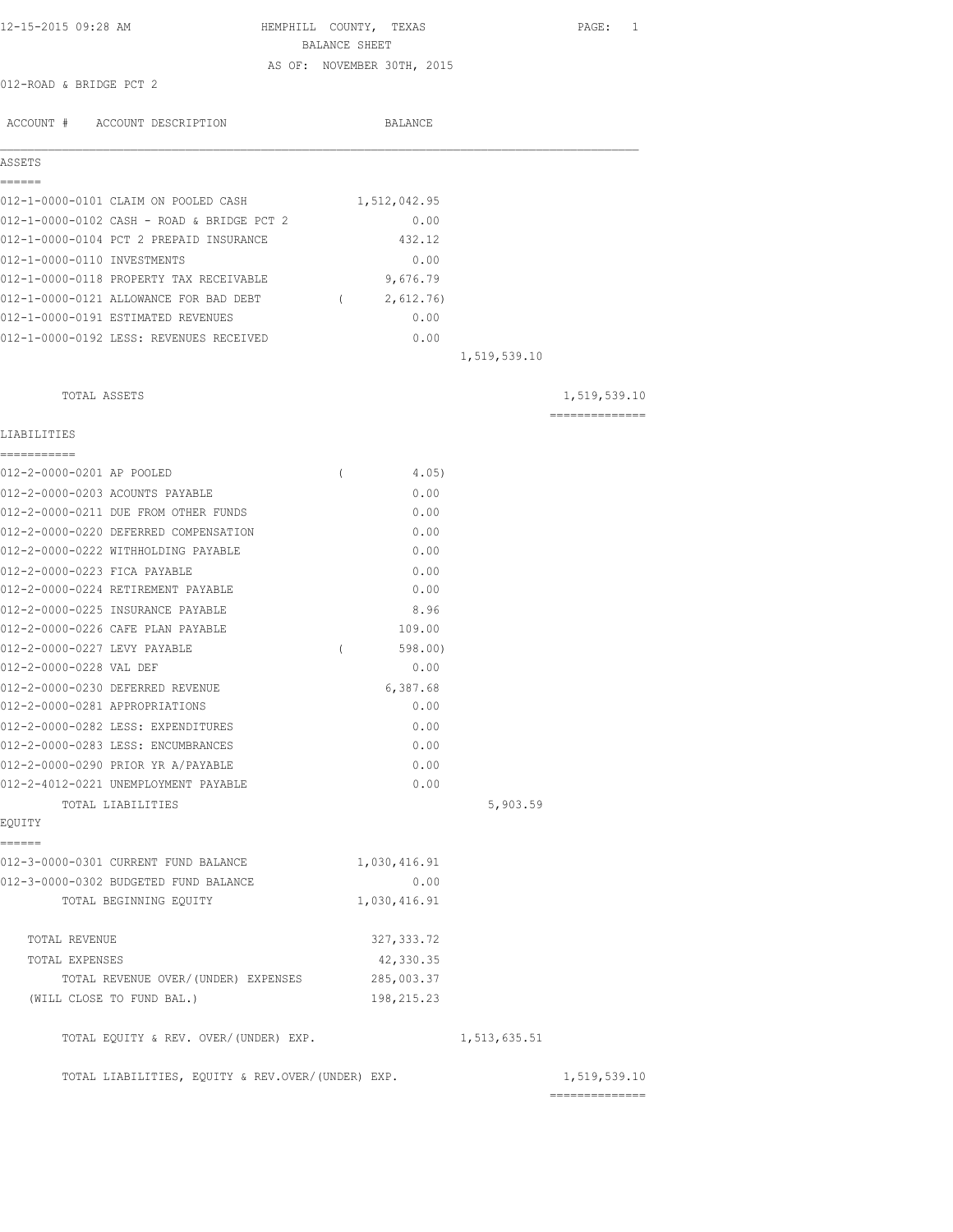| 12-15-2015 09:28 AM                                   | HEMPHILL COUNTY, TEXAS     |              | PAGE: 1        |
|-------------------------------------------------------|----------------------------|--------------|----------------|
|                                                       | BALANCE SHEET              |              |                |
|                                                       | AS OF: NOVEMBER 30TH, 2015 |              |                |
| 013-ROAD & BRIDGE PCT 3                               |                            |              |                |
| ACCOUNT # ACCOUNT DESCRIPTION                         | BALANCE                    |              |                |
|                                                       |                            |              |                |
| ASSETS<br>======                                      |                            |              |                |
| 013-1-0000-0101 CLAIM ON POOLED CASH                  | 1,377,172.91               |              |                |
| 013-1-0000-0102 CASH - ROAD & BRIDGE PCT 3            | 0.00                       |              |                |
| 013-1-0000-0104 PCT 3 PREPAID INSURANCE               | 720.20                     |              |                |
| 013-1-0000-0110 INVESTMENTS                           | 0.00                       |              |                |
| 013-1-0000-0118 PROPERTY TAX RECEIVABLE               | 17,261.30                  |              |                |
| 013-1-0000-0121 ALLOWANCE FOR BAD DEBT                | 4,660.59)<br>$\sim$ $\sim$ |              |                |
| 013-1-0000-0191 ESTIMATED REVENUES                    | 0.00                       |              |                |
| 013-1-0000-0192 LESS: REVENUES RECEIVED               | 0.00                       |              |                |
|                                                       |                            | 1,390,493.82 |                |
| TOTAL ASSETS                                          |                            |              | 1,390,493.82   |
| LIABILITIES                                           |                            |              | -------------- |
| ------------                                          |                            |              |                |
| 013-2-0000-0201 AP POOLED                             | 0.00                       |              |                |
| 013-2-0000-0203 ACOUNTS PAYABLE                       | 0.00                       |              |                |
| 013-2-0000-0211 DUE FROM OTHER FUNDS                  | 0.00                       |              |                |
| 013-2-0000-0222 WITHHOLDING PAYABLE                   | 0.00                       |              |                |
| 013-2-0000-0223 FICA PAYABLE                          | 0.00                       |              |                |
| 013-2-0000-0224 RETIREMENT PAYABLE                    | 0.00                       |              |                |
| 013-2-0000-0225 INSURANCE PAYABLE                     | 45.80                      |              |                |
| 013-2-0000-0226 CAFE PLAN PAYABLE                     | 412.18                     |              |                |
| 013-2-0000-0227 LEVY PAYABLE                          | 0.00                       |              |                |
| 013-2-0000-0230 DEFERRED REVENUE                      | 11,394.24                  |              |                |
| 013-2-0000-0281 APPROPRIATIONS                        | 0.00                       |              |                |
| 013-2-0000-0282 LESS: EXPENDITURES                    | 0.00                       |              |                |
| 013-2-0000-0283 LESS: ENCUMBRANCES                    | 0.00                       |              |                |
| 013-2-0000-0290 PRIOR YR A/PAYABLE                    | 0.00                       |              |                |
| 013-2-4013-0221 UNEMPLOYMENT PAYABLE                  | 0.00                       |              |                |
| TOTAL LIABILITIES                                     |                            | 11,852.22    |                |
| EQUITY                                                |                            |              |                |
| ======<br>013-3-0000-0301 CURRENT FUND BALANCE        | 658,796.33                 |              |                |
| 013-3-0000-0302 BUDGETED FUND BALANCE                 | 0.00                       |              |                |
| TOTAL BEGINNING EQUITY                                | 658,796.33                 |              |                |
| TOTAL REVENUE                                         | 867, 488.51                |              |                |
|                                                       | 186,858.24                 |              |                |
| TOTAL EXPENSES<br>TOTAL REVENUE OVER/(UNDER) EXPENSES | 680,630.27                 |              |                |
| (WILL CLOSE TO FUND BAL.)                             | 39,215.00                  |              |                |
| TOTAL EQUITY & REV. OVER/(UNDER) EXP.                 |                            | 1,378,641.60 |                |
|                                                       |                            |              |                |
| TOTAL LIABILITIES, EQUITY & REV.OVER/(UNDER) EXP.     |                            |              | 1,390,493.82   |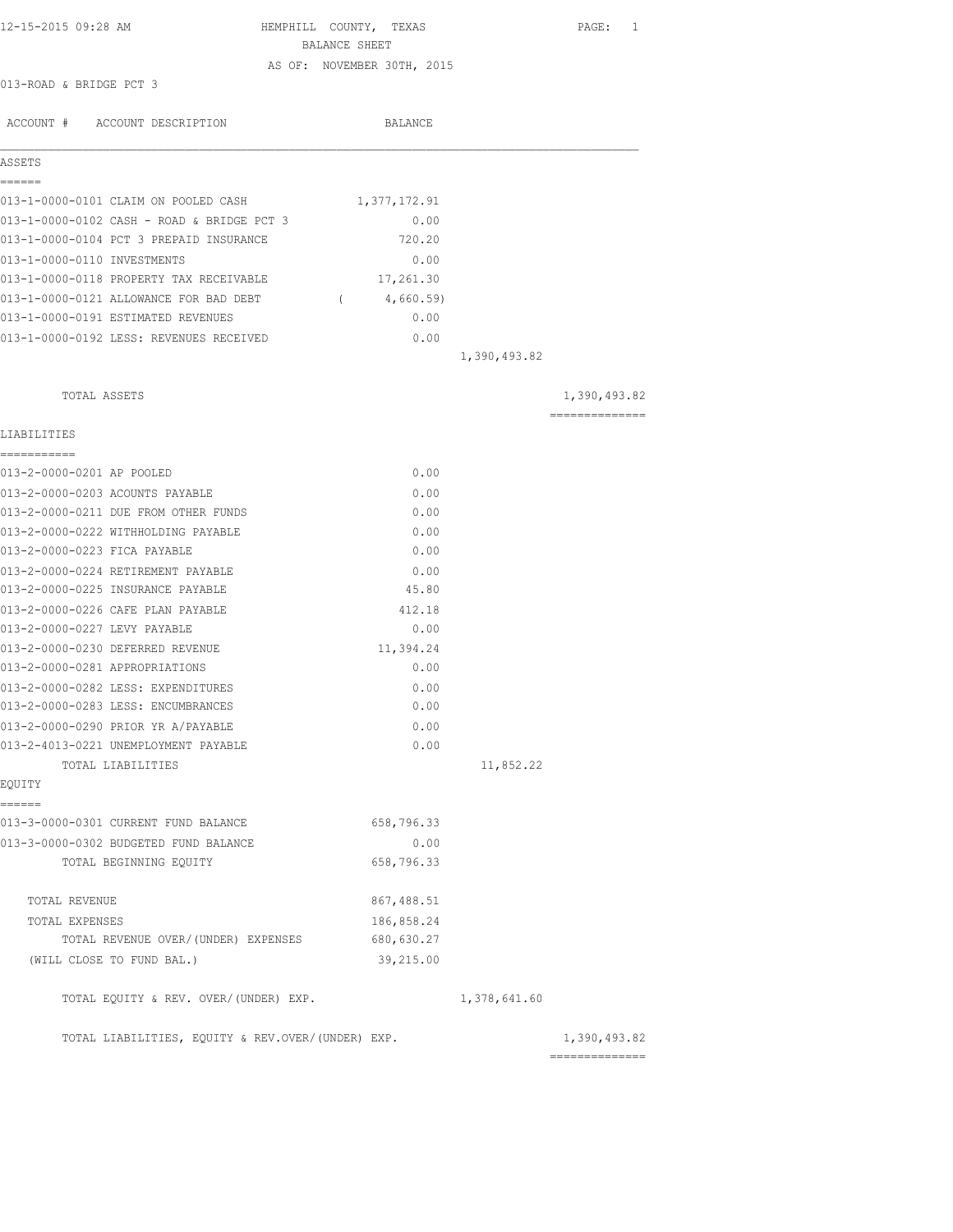| 12-15-2015 09:28 AM                               | HEMPHILL COUNTY, TEXAS<br>BALANCE SHEET |              | PAGE: 1                        |
|---------------------------------------------------|-----------------------------------------|--------------|--------------------------------|
| 014-ROAD & BRIDGE PCT 4                           | AS OF: NOVEMBER 30TH, 2015              |              |                                |
| ACCOUNT # ACCOUNT DESCRIPTION                     | BALANCE                                 |              |                                |
|                                                   |                                         |              |                                |
| ASSETS<br>======                                  |                                         |              |                                |
| 014-1-0000-0101 CLAIM ON POOLED CASH              | 1,727,781.57                            |              |                                |
| 014-1-0000-0102 CASH - ROAD & BRIDGE PCT 4        | 0.00                                    |              |                                |
| 014-1-0000-0104 PCT 4 PREPAID INSURANCE           | 720.20                                  |              |                                |
| 014-1-0000-0110 INVESTMENTS                       | 0.00                                    |              |                                |
| 014-1-0000-0118 PROPERTY TAX RECEIVABLE           | 16,215.16                               |              |                                |
| 014-1-0000-0121 ALLOWANCE FOR BAD DEBT            | $\sim$ $\sim$ $\sim$<br>4,378.13)       |              |                                |
| 014-1-0000-0191 ESTIMATED REVENUES                | 0.00                                    |              |                                |
| 014-1-0000-0192 LESS: REVENUES RECEIVED           | 0.00                                    |              |                                |
|                                                   |                                         | 1,740,338.80 |                                |
| TOTAL ASSETS                                      |                                         |              | 1,740,338.80                   |
|                                                   |                                         |              | ==============                 |
| LIABILITIES<br>===========                        |                                         |              |                                |
| 014-2-0000-0201 AP POOLED                         | 0.00                                    |              |                                |
| 014-2-0000-0203 ACOUNTS PAYABLE                   | 0.00                                    |              |                                |
| 014-2-0000-0211 DUE FROM OTHER FUNDS              | 0.00                                    |              |                                |
| 014-2-0000-0222 WITHHOLDING PAYABLE               | 0.00                                    |              |                                |
| 014-2-0000-0223 FICA PAYABLE                      | 0.00                                    |              |                                |
| 014-2-0000-0224 RETIREMENT PAYABLE                | 0.00                                    |              |                                |
| 014-2-0000-0225 INSURANCE PAYABLE                 | $\sqrt{2}$<br>111.80)                   |              |                                |
| 014-2-0000-0226 CAFE PLAN PAYABLE                 | 0.00                                    |              |                                |
| 014-2-0000-0227 LEVY PAYABLE                      | 0.00                                    |              |                                |
| 014-2-0000-0230 DEFERRED REVENUE                  | 10,703.68                               |              |                                |
| 014-2-0000-0281 APPROPRIATIONS                    | 0.00                                    |              |                                |
| 014-2-0000-0282 LESS: EXPENDITURES                | 0.00                                    |              |                                |
| 014-2-0000-0283 LESS: ENCUMBRANCES                | 0.00                                    |              |                                |
| 014-2-0000-0290 PRIOR YR A/PAYABLE                | 0.00                                    |              |                                |
| 014-2-4014-0221 UNEMPLOYMENT PAYABLE              | 0.00                                    |              |                                |
| TOTAL LIABILITIES                                 |                                         | 10,591.88    |                                |
| EQUITY<br>======                                  |                                         |              |                                |
| 014-3-0000-0301 CURRENT FUND BALANCE              | 1,062,076.76                            |              |                                |
| 014-3-0000-0302 BUDGETED FUND BALANCE             | 0.00                                    |              |                                |
| TOTAL BEGINNING EQUITY                            | 1,062,076.76                            |              |                                |
| TOTAL REVENUE                                     | 714,150.50                              |              |                                |
| TOTAL EXPENSES                                    | 235,608.57                              |              |                                |
| TOTAL REVENUE OVER/(UNDER) EXPENSES               | 478,541.93                              |              |                                |
| (WILL CLOSE TO FUND BAL.)                         | 189, 128.23                             |              |                                |
| TOTAL EQUITY & REV. OVER/(UNDER) EXP.             |                                         | 1,729,746.92 |                                |
| TOTAL LIABILITIES, EQUITY & REV.OVER/(UNDER) EXP. |                                         |              | 1,740,338.80<br>============== |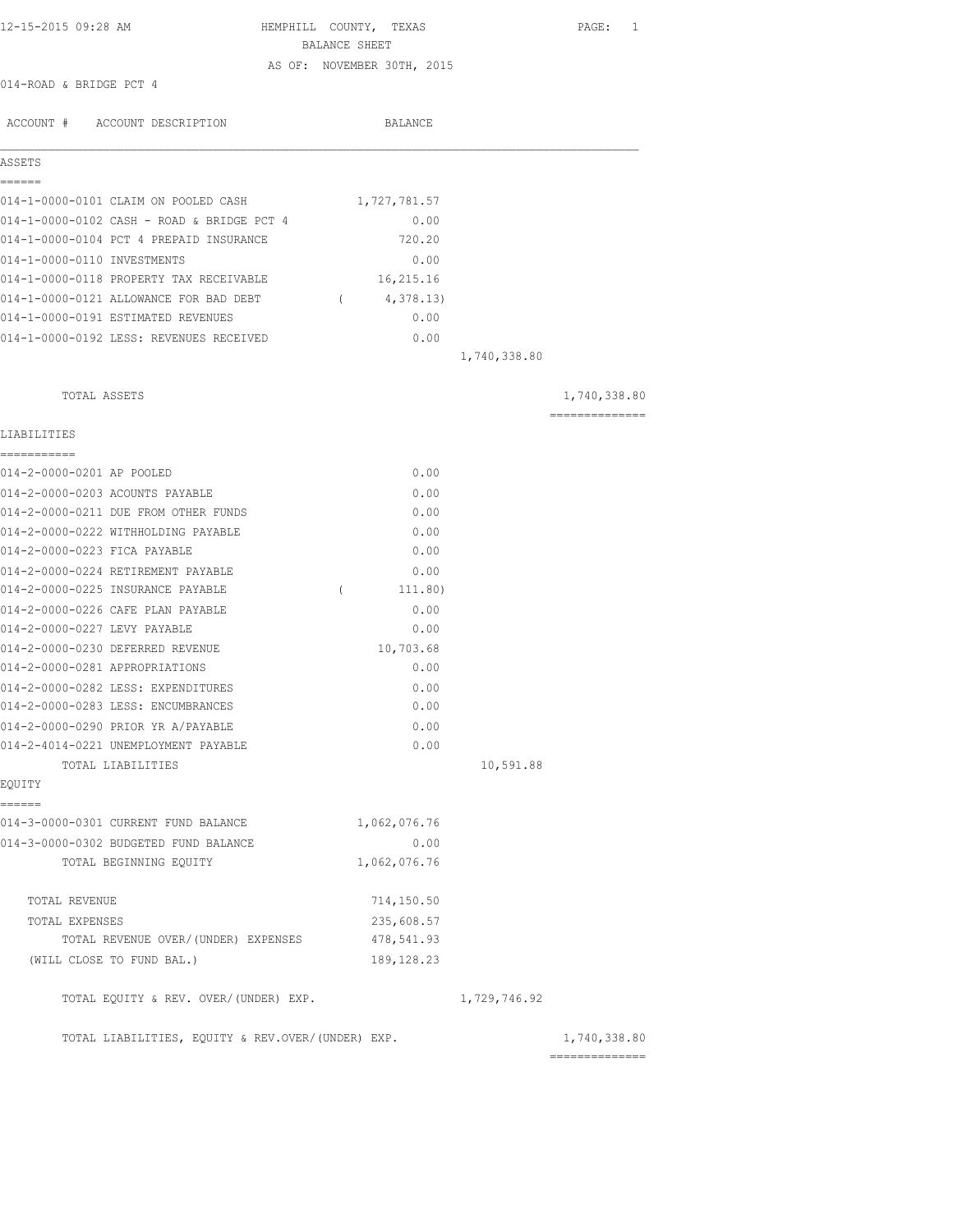|                                                   | BALANCE SHEET<br>AS OF: NOVEMBER 30TH, 2015 |           |                |
|---------------------------------------------------|---------------------------------------------|-----------|----------------|
| 022-CO RECORDS PRESERVATION                       |                                             |           |                |
|                                                   |                                             |           |                |
| ACCOUNT # ACCOUNT DESCRIPTION                     | BALANCE                                     |           |                |
| ASSETS                                            |                                             |           |                |
| ------                                            |                                             |           |                |
| 022-1-0000-0101 CLAIM ON POOLED CASH              | 93,535.14                                   |           |                |
| 022-1-0000-0102 CASH - COUNTY-RECORDS PRESERVA    | 0.00                                        |           |                |
| 022-1-0000-0191 ESTIMATED REVENUES                | 0.00                                        |           |                |
| 022-1-0000-0192 LESS: REVENUES RECEIVED           | 0.00                                        | 93,535.14 |                |
|                                                   |                                             |           |                |
| TOTAL ASSETS                                      |                                             |           | 93,535.14      |
|                                                   |                                             |           | -------------- |
| LIABILITIES<br>------------                       |                                             |           |                |
| 022-2-0000-0201 AP POOLED                         | 0.00                                        |           |                |
| 022-2-0000-0203 ACOUNTS PAYABLE                   | 0.00                                        |           |                |
| 022-2-0000-0222 PAYROLL W/H PAYABLE               | 0.00                                        |           |                |
| 022-2-0000-0223 PAYROLL FICA PAYABLE              | 0.00                                        |           |                |
| 022-2-0000-0224 PAYROLL RETIREMENT PAYABLE        | 0.00                                        |           |                |
| 022-2-0000-0225 PAYROLL INSURANCE PAYABLE         | 0.00                                        |           |                |
| 022-2-0000-0281 APPROPRIATIONS                    | 0.00                                        |           |                |
| 022-2-0000-0282 LESS: EXPENDITURES                | 0.00                                        |           |                |
| 022-2-0000-0283 LESS: ENCUMBRANCES                | 0.00                                        |           |                |
| 022-2-0000-0290 PRIOR YR A/PAYABLE                | 0.00                                        |           |                |
| TOTAL LIABILITIES                                 |                                             | 0.00      |                |
| EQUITY<br>======                                  |                                             |           |                |
| 022-3-0000-0301 CURRENT FUND BALANCE              | 119,824.57                                  |           |                |
| 022-3-0000-0302 BUDGETED FUND BALANCE             | 0.00                                        |           |                |
| TOTAL BEGINNING EQUITY                            | 119,824.57                                  |           |                |
| TOTAL REVENUE                                     | 923.01                                      |           |                |
| TOTAL EXPENSES                                    | 0.00                                        |           |                |
| TOTAL REVENUE OVER/ (UNDER) EXPENSES              | 923.01                                      |           |                |
| (WILL CLOSE TO FUND BAL.)                         | (27, 212, 44)                               |           |                |
| TOTAL EQUITY & REV. OVER/(UNDER) EXP.             |                                             | 93,535.14 |                |
| TOTAL LIABILITIES, EQUITY & REV.OVER/(UNDER) EXP. |                                             |           | 93,535.14      |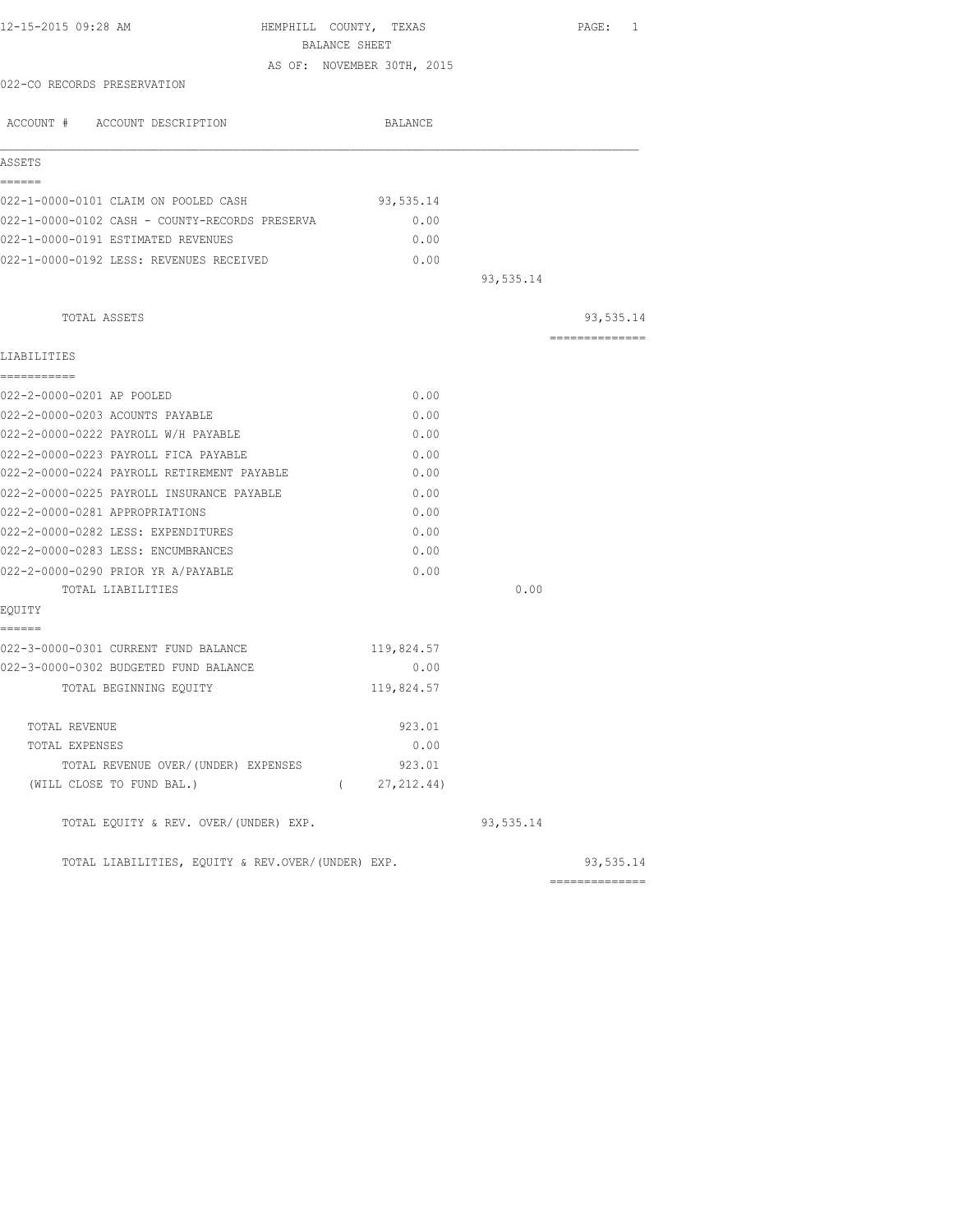| BALANCE SHEET<br>AS OF: NOVEMBER 30TH, 2015<br>023-CLK'S RECORDS PRESERVE<br>ACCOUNT # ACCOUNT DESCRIPTION<br>BALANCE<br>ASSETS<br>------<br>023-1-0000-0101 CLAIM ON POOLED CASH<br>2,825.37<br>023-1-0000-0102 CASH-CLK'S RECORD PRESERVATION<br>0.00<br>023-1-0000-0191 ESTIMATED REVENUES<br>0.00<br>023-1-0000-0192 LESS: REVENUES RECEIVED<br>0.00<br>2,825.37<br>TOTAL ASSETS<br>---------------<br>LIABILITIES<br>===========<br>023-2-0000-0201 AP POOLED<br>0.00<br>023-2-0000-0203 ACOUNTS PAYABLE<br>0.00<br>023-2-0000-0222 WITHHOLDING PAYABLE<br>0.00<br>023-2-0000-0223 FICA PAYABLE<br>0.00<br>023-2-0000-0224 PAYROLL RETIREMENT PAYABLE<br>0.00<br>023-2-0000-0225 PAYROLL INSURANCE PAYABLE<br>0.00<br>023-2-0000-0281 APPROPRIATIONS<br>0.00<br>023-2-0000-0282 LESS: EXPENDITURES<br>0.00<br>023-2-0000-0283 LESS: ENCUMBRANCES<br>0.00<br>023-2-0000-0290 PRIOR YR A/PAYABLE<br>0.00<br>0.00<br>TOTAL LIABILITIES<br>EQUITY<br>------<br>023-3-0000-0301 CURRENT FUND BALANCE<br>1,445.24<br>023-3-0000-0302 BUDGETED FUND BALANCE<br>0.00<br>TOTAL BEGINNING EQUITY<br>1,445.24<br>141.67<br>TOTAL REVENUE<br>0.00<br>TOTAL EXPENSES<br>TOTAL REVENUE OVER/(UNDER) EXPENSES<br>141.67<br>(WILL CLOSE TO FUND BAL.)<br>1,238.46 | PAGE: 1  |
|--------------------------------------------------------------------------------------------------------------------------------------------------------------------------------------------------------------------------------------------------------------------------------------------------------------------------------------------------------------------------------------------------------------------------------------------------------------------------------------------------------------------------------------------------------------------------------------------------------------------------------------------------------------------------------------------------------------------------------------------------------------------------------------------------------------------------------------------------------------------------------------------------------------------------------------------------------------------------------------------------------------------------------------------------------------------------------------------------------------------------------------------------------------------------------------------------------------------------------------------------------|----------|
|                                                                                                                                                                                                                                                                                                                                                                                                                                                                                                                                                                                                                                                                                                                                                                                                                                                                                                                                                                                                                                                                                                                                                                                                                                                        |          |
|                                                                                                                                                                                                                                                                                                                                                                                                                                                                                                                                                                                                                                                                                                                                                                                                                                                                                                                                                                                                                                                                                                                                                                                                                                                        |          |
|                                                                                                                                                                                                                                                                                                                                                                                                                                                                                                                                                                                                                                                                                                                                                                                                                                                                                                                                                                                                                                                                                                                                                                                                                                                        |          |
|                                                                                                                                                                                                                                                                                                                                                                                                                                                                                                                                                                                                                                                                                                                                                                                                                                                                                                                                                                                                                                                                                                                                                                                                                                                        |          |
|                                                                                                                                                                                                                                                                                                                                                                                                                                                                                                                                                                                                                                                                                                                                                                                                                                                                                                                                                                                                                                                                                                                                                                                                                                                        |          |
|                                                                                                                                                                                                                                                                                                                                                                                                                                                                                                                                                                                                                                                                                                                                                                                                                                                                                                                                                                                                                                                                                                                                                                                                                                                        |          |
|                                                                                                                                                                                                                                                                                                                                                                                                                                                                                                                                                                                                                                                                                                                                                                                                                                                                                                                                                                                                                                                                                                                                                                                                                                                        |          |
|                                                                                                                                                                                                                                                                                                                                                                                                                                                                                                                                                                                                                                                                                                                                                                                                                                                                                                                                                                                                                                                                                                                                                                                                                                                        |          |
|                                                                                                                                                                                                                                                                                                                                                                                                                                                                                                                                                                                                                                                                                                                                                                                                                                                                                                                                                                                                                                                                                                                                                                                                                                                        |          |
|                                                                                                                                                                                                                                                                                                                                                                                                                                                                                                                                                                                                                                                                                                                                                                                                                                                                                                                                                                                                                                                                                                                                                                                                                                                        |          |
|                                                                                                                                                                                                                                                                                                                                                                                                                                                                                                                                                                                                                                                                                                                                                                                                                                                                                                                                                                                                                                                                                                                                                                                                                                                        |          |
|                                                                                                                                                                                                                                                                                                                                                                                                                                                                                                                                                                                                                                                                                                                                                                                                                                                                                                                                                                                                                                                                                                                                                                                                                                                        |          |
|                                                                                                                                                                                                                                                                                                                                                                                                                                                                                                                                                                                                                                                                                                                                                                                                                                                                                                                                                                                                                                                                                                                                                                                                                                                        |          |
|                                                                                                                                                                                                                                                                                                                                                                                                                                                                                                                                                                                                                                                                                                                                                                                                                                                                                                                                                                                                                                                                                                                                                                                                                                                        | 2,825.37 |
|                                                                                                                                                                                                                                                                                                                                                                                                                                                                                                                                                                                                                                                                                                                                                                                                                                                                                                                                                                                                                                                                                                                                                                                                                                                        |          |
|                                                                                                                                                                                                                                                                                                                                                                                                                                                                                                                                                                                                                                                                                                                                                                                                                                                                                                                                                                                                                                                                                                                                                                                                                                                        |          |
|                                                                                                                                                                                                                                                                                                                                                                                                                                                                                                                                                                                                                                                                                                                                                                                                                                                                                                                                                                                                                                                                                                                                                                                                                                                        |          |
|                                                                                                                                                                                                                                                                                                                                                                                                                                                                                                                                                                                                                                                                                                                                                                                                                                                                                                                                                                                                                                                                                                                                                                                                                                                        |          |
|                                                                                                                                                                                                                                                                                                                                                                                                                                                                                                                                                                                                                                                                                                                                                                                                                                                                                                                                                                                                                                                                                                                                                                                                                                                        |          |
|                                                                                                                                                                                                                                                                                                                                                                                                                                                                                                                                                                                                                                                                                                                                                                                                                                                                                                                                                                                                                                                                                                                                                                                                                                                        |          |
|                                                                                                                                                                                                                                                                                                                                                                                                                                                                                                                                                                                                                                                                                                                                                                                                                                                                                                                                                                                                                                                                                                                                                                                                                                                        |          |
|                                                                                                                                                                                                                                                                                                                                                                                                                                                                                                                                                                                                                                                                                                                                                                                                                                                                                                                                                                                                                                                                                                                                                                                                                                                        |          |
|                                                                                                                                                                                                                                                                                                                                                                                                                                                                                                                                                                                                                                                                                                                                                                                                                                                                                                                                                                                                                                                                                                                                                                                                                                                        |          |
|                                                                                                                                                                                                                                                                                                                                                                                                                                                                                                                                                                                                                                                                                                                                                                                                                                                                                                                                                                                                                                                                                                                                                                                                                                                        |          |
|                                                                                                                                                                                                                                                                                                                                                                                                                                                                                                                                                                                                                                                                                                                                                                                                                                                                                                                                                                                                                                                                                                                                                                                                                                                        |          |
|                                                                                                                                                                                                                                                                                                                                                                                                                                                                                                                                                                                                                                                                                                                                                                                                                                                                                                                                                                                                                                                                                                                                                                                                                                                        |          |
|                                                                                                                                                                                                                                                                                                                                                                                                                                                                                                                                                                                                                                                                                                                                                                                                                                                                                                                                                                                                                                                                                                                                                                                                                                                        |          |
|                                                                                                                                                                                                                                                                                                                                                                                                                                                                                                                                                                                                                                                                                                                                                                                                                                                                                                                                                                                                                                                                                                                                                                                                                                                        |          |
|                                                                                                                                                                                                                                                                                                                                                                                                                                                                                                                                                                                                                                                                                                                                                                                                                                                                                                                                                                                                                                                                                                                                                                                                                                                        |          |
|                                                                                                                                                                                                                                                                                                                                                                                                                                                                                                                                                                                                                                                                                                                                                                                                                                                                                                                                                                                                                                                                                                                                                                                                                                                        |          |
|                                                                                                                                                                                                                                                                                                                                                                                                                                                                                                                                                                                                                                                                                                                                                                                                                                                                                                                                                                                                                                                                                                                                                                                                                                                        |          |
|                                                                                                                                                                                                                                                                                                                                                                                                                                                                                                                                                                                                                                                                                                                                                                                                                                                                                                                                                                                                                                                                                                                                                                                                                                                        |          |
|                                                                                                                                                                                                                                                                                                                                                                                                                                                                                                                                                                                                                                                                                                                                                                                                                                                                                                                                                                                                                                                                                                                                                                                                                                                        |          |
|                                                                                                                                                                                                                                                                                                                                                                                                                                                                                                                                                                                                                                                                                                                                                                                                                                                                                                                                                                                                                                                                                                                                                                                                                                                        |          |
|                                                                                                                                                                                                                                                                                                                                                                                                                                                                                                                                                                                                                                                                                                                                                                                                                                                                                                                                                                                                                                                                                                                                                                                                                                                        |          |
|                                                                                                                                                                                                                                                                                                                                                                                                                                                                                                                                                                                                                                                                                                                                                                                                                                                                                                                                                                                                                                                                                                                                                                                                                                                        |          |
| TOTAL EQUITY & REV. OVER/(UNDER) EXP.<br>2,825.37                                                                                                                                                                                                                                                                                                                                                                                                                                                                                                                                                                                                                                                                                                                                                                                                                                                                                                                                                                                                                                                                                                                                                                                                      |          |
| TOTAL LIABILITIES, EQUITY & REV.OVER/(UNDER) EXP.                                                                                                                                                                                                                                                                                                                                                                                                                                                                                                                                                                                                                                                                                                                                                                                                                                                                                                                                                                                                                                                                                                                                                                                                      | 2,825.37 |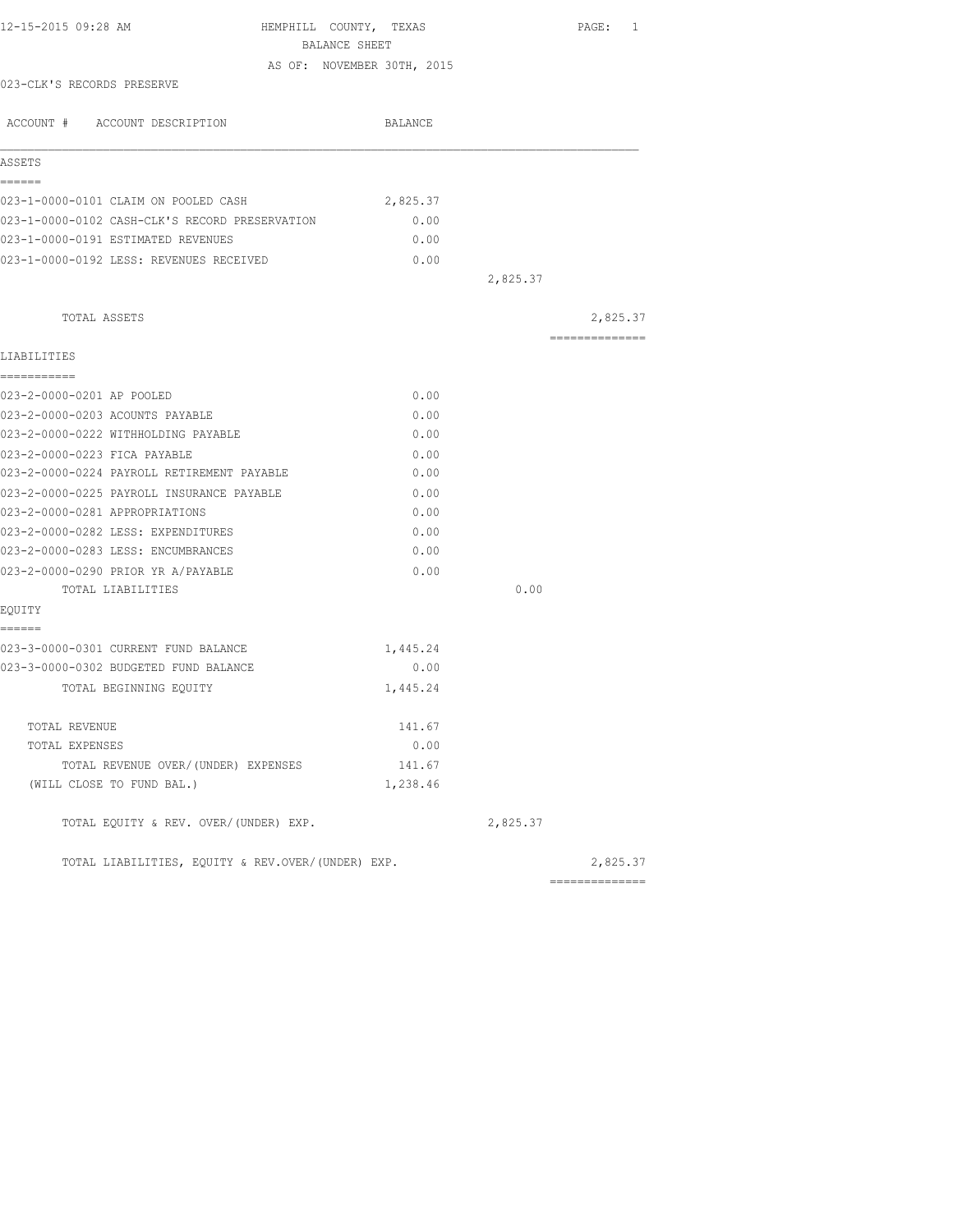| 12-15-2015 09:28 AM                               | HEMPHILL COUNTY, TEXAS     |          | PAGE: 1                    |
|---------------------------------------------------|----------------------------|----------|----------------------------|
|                                                   | BALANCE SHEET              |          |                            |
|                                                   | AS OF: NOVEMBER 30TH, 2015 |          |                            |
| 024-JUSTICE COURT TECH FUND                       |                            |          |                            |
| ACCOUNT # ACCOUNT DESCRIPTION                     | BALANCE                    |          |                            |
| ASSETS                                            |                            |          |                            |
| ======<br>024-1-0000-0101 CLAIM ON POOLED CASH    | 9,400.81                   |          |                            |
| 024-1-0000-0102 CASH -TECH FUND                   | 0.00                       |          |                            |
| 024-1-0000-0191 ESTIMATED REVENUES                | 0.00                       |          |                            |
| 024-1-0000-0192 LESS: REVENUES RECEIVED           | 0.00                       |          |                            |
|                                                   |                            | 9,400.81 |                            |
|                                                   |                            |          |                            |
| TOTAL ASSETS                                      |                            |          | 9,400.81<br>============== |
| LIABILITIES                                       |                            |          |                            |
| ===========<br>024-2-0000-0201 AP POOLED          | 0.00                       |          |                            |
| 024-2-0000-0203 ACOUNTS PAYABLE                   | 0.00                       |          |                            |
| 024-2-0000-0222 PAYROLL W/H PAYABLE               | 0.00                       |          |                            |
| 024-2-0000-0223 PAYROLL FICA PAYABLE              | 0.00                       |          |                            |
| 024-2-0000-0224 PAYROLL RETIREMENT PAYABLE        | 0.00                       |          |                            |
| 024-2-0000-0225 PAYROLL INSURANCE PAYABLE         | 0.00                       |          |                            |
| 024-2-0000-0281 APPROPRIATIONS                    | 0.00                       |          |                            |
| 024-2-0000-0282 LESS: EXPENDITURES                | 0.00                       |          |                            |
| 024-2-0000-0283 LESS: ENCUMBRANCES                | 0.00                       |          |                            |
| 024-2-0000-0290 PRIOR YR A/PAYABLE                | 0.00                       |          |                            |
| TOTAL LIABILITIES                                 |                            | 0.00     |                            |
| EQUITY                                            |                            |          |                            |
| ======<br>024-3-0000-0301 CURRENT FUND BALANCE    | 8,368.11                   |          |                            |
| 024-3-0000-0302 BUDGETED FUND BALANCE             | 0.00                       |          |                            |
| TOTAL BEGINNING EQUITY                            | 8,368.11                   |          |                            |
| TOTAL REVENUE                                     | 513.75                     |          |                            |
| TOTAL EXPENSES                                    | 0.00                       |          |                            |
| TOTAL REVENUE OVER/(UNDER) EXPENSES               | 513.75                     |          |                            |
| (WILL CLOSE TO FUND BAL.)                         | 518.95                     |          |                            |
| TOTAL EQUITY & REV. OVER/(UNDER) EXP.             |                            | 9,400.81 |                            |
| TOTAL LIABILITIES, EQUITY & REV.OVER/(UNDER) EXP. |                            |          | 9,400.81                   |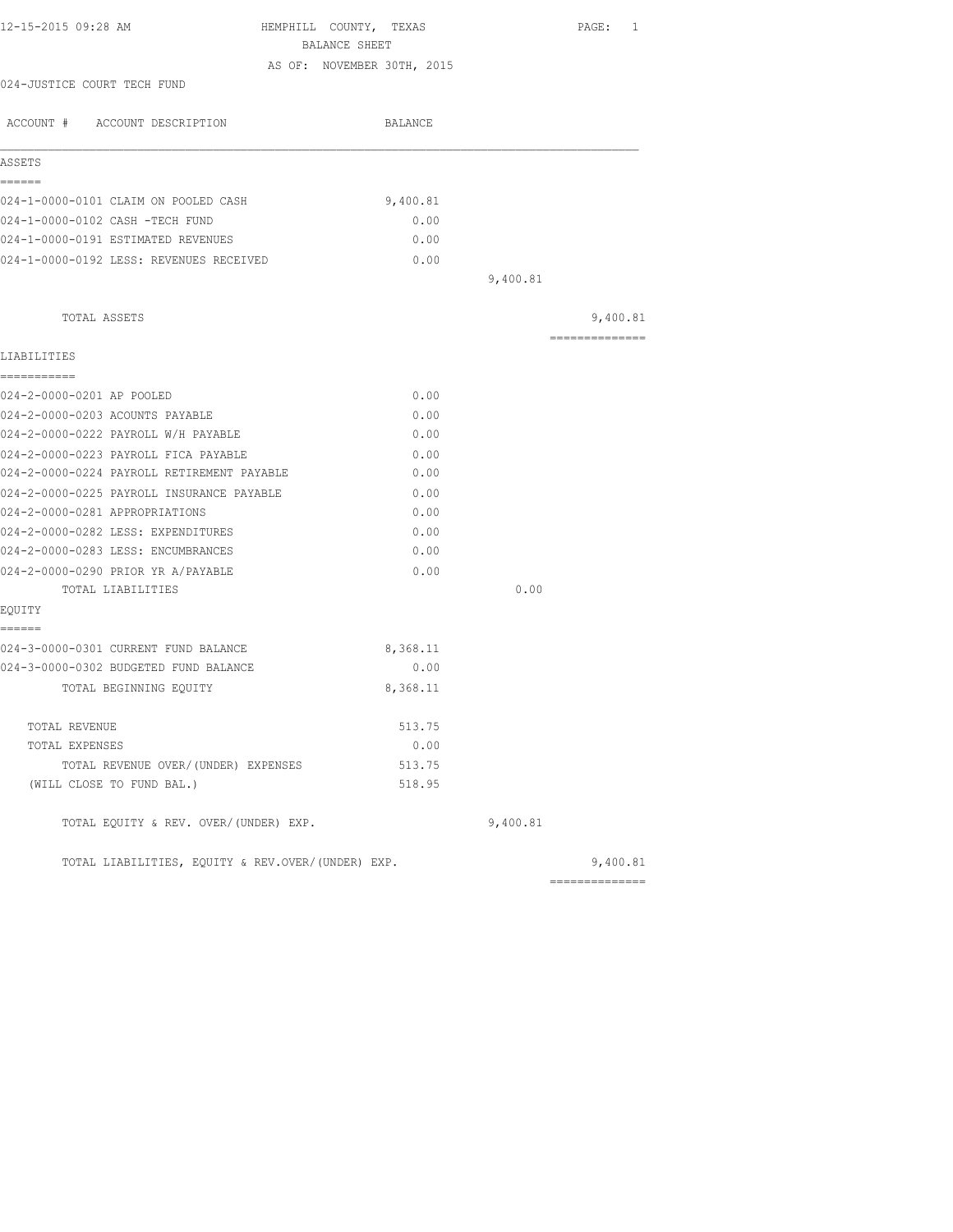| 12-15-2015 09:28 AM                               | HEMPHILL COUNTY, TEXAS |                                             |             | PAGE: 1         |  |
|---------------------------------------------------|------------------------|---------------------------------------------|-------------|-----------------|--|
|                                                   |                        | BALANCE SHEET<br>AS OF: NOVEMBER 30TH, 2015 |             |                 |  |
| 032-CHK COLLECTION/CO ATTY                        |                        |                                             |             |                 |  |
|                                                   |                        |                                             |             |                 |  |
| ACCOUNT # ACCOUNT DESCRIPTION                     |                        | BALANCE                                     |             |                 |  |
| ASSETS                                            |                        |                                             |             |                 |  |
| ------                                            |                        |                                             |             |                 |  |
| 032-1-0000-0101 CLAIM ON POOLED CASH              |                        | 18,015.72                                   |             |                 |  |
| 032-1-0000-0102 CASH - CHECK COLLECTION/CO ATT    |                        | 0.00                                        |             |                 |  |
| 032-1-0000-0103 PETTY CASH                        |                        | 0.00                                        |             |                 |  |
| 032-1-0000-0105 PETTY CASH-CO ATTY                |                        | 100.00                                      |             |                 |  |
| 032-1-0000-0191 ESTIMATED REVENUES                |                        | 0.00                                        |             |                 |  |
| 032-1-0000-0192 LESS: REVENUES RECEIVED           |                        | 0.00                                        |             |                 |  |
|                                                   |                        |                                             | 18, 115.72  |                 |  |
| TOTAL ASSETS                                      |                        |                                             |             | 18, 115. 72     |  |
| LIABILITIES                                       |                        |                                             |             | ==============  |  |
| -----------                                       |                        |                                             |             |                 |  |
| 032-2-0000-0201 AP POOLED                         |                        | 0.00                                        |             |                 |  |
| 032-2-0000-0203 ACOUNTS PAYABLE                   |                        | 0.00                                        |             |                 |  |
| 032-2-0000-0222 PAYROLL W/H PAYABLE               |                        | 0.00                                        |             |                 |  |
| 032-2-0000-0223 PAYROLL FICA PAYABLE              |                        | 0.00                                        |             |                 |  |
| 032-2-0000-0224 PAYROLL RETIREMENT PAYABLE        |                        | 0.00                                        |             |                 |  |
| 032-2-0000-0225 PAYROLL INSURANCE PAYABLE         |                        | 0.00                                        |             |                 |  |
| 032-2-0000-0281 APPROPRIATIONS                    |                        | 0.00                                        |             |                 |  |
| 032-2-0000-0282 LESS: EXPENDITURES                |                        | 0.00                                        |             |                 |  |
| 032-2-0000-0283 LESS: ENCUMBRANCES                |                        | 0.00                                        |             |                 |  |
| 032-2-0000-0290 PRIOR YR A/PAYABLE                |                        | 0.00                                        |             |                 |  |
| TOTAL LIABILITIES                                 |                        |                                             | 0.00        |                 |  |
| EOUITY<br>------                                  |                        |                                             |             |                 |  |
| 032-3-0000-0301 CURRENT FUND BALANCE              |                        | 17,787.75                                   |             |                 |  |
| 032-3-0000-0302 BUDGETED FUND BALANCE             |                        | 0.00                                        |             |                 |  |
| TOTAL BEGINNING EQUITY                            |                        | 17,787.75                                   |             |                 |  |
|                                                   |                        |                                             |             |                 |  |
| TOTAL REVENUE                                     |                        | 15.00<br>0.00                               |             |                 |  |
| TOTAL EXPENSES                                    |                        |                                             |             |                 |  |
| TOTAL REVENUE OVER/(UNDER) EXPENSES               |                        | 15.00<br>312.97                             |             |                 |  |
| (WILL CLOSE TO FUND BAL.)                         |                        |                                             |             |                 |  |
| TOTAL EQUITY & REV. OVER/(UNDER) EXP.             |                        |                                             | 18, 115. 72 |                 |  |
| TOTAL LIABILITIES, EQUITY & REV.OVER/(UNDER) EXP. |                        |                                             |             | 18, 115. 72     |  |
|                                                   |                        |                                             |             | --------------- |  |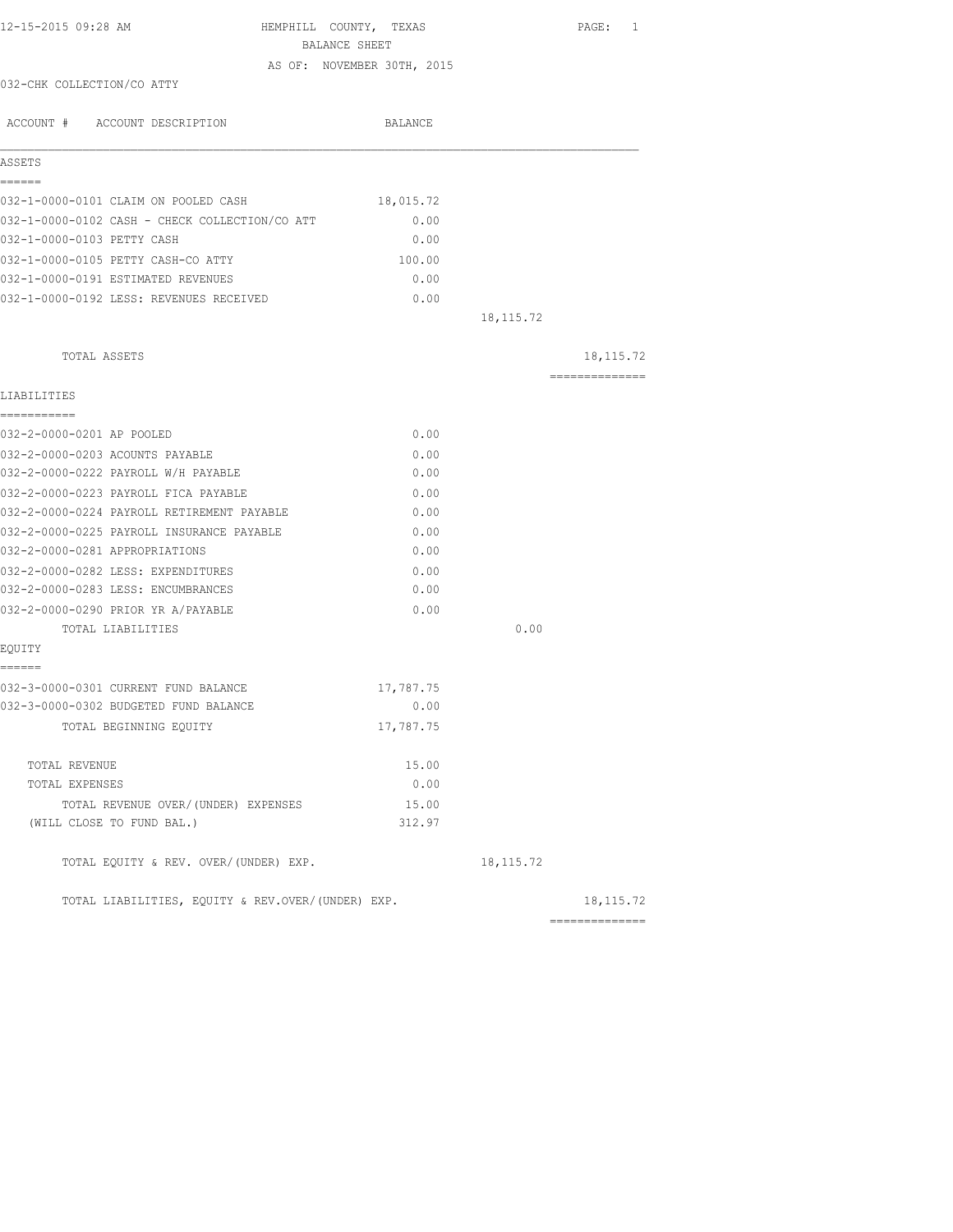|                                       |          |                                                                                                                                                                                                                          | PAGE: 1        |
|---------------------------------------|----------|--------------------------------------------------------------------------------------------------------------------------------------------------------------------------------------------------------------------------|----------------|
|                                       |          |                                                                                                                                                                                                                          |                |
|                                       |          |                                                                                                                                                                                                                          |                |
|                                       |          |                                                                                                                                                                                                                          |                |
|                                       | BALANCE  |                                                                                                                                                                                                                          |                |
|                                       |          |                                                                                                                                                                                                                          |                |
|                                       |          |                                                                                                                                                                                                                          |                |
|                                       | 6,807.71 |                                                                                                                                                                                                                          |                |
|                                       | 0.00     |                                                                                                                                                                                                                          |                |
|                                       | 0.00     |                                                                                                                                                                                                                          |                |
|                                       | 0.00     |                                                                                                                                                                                                                          |                |
|                                       |          | 6,807.71                                                                                                                                                                                                                 |                |
|                                       |          |                                                                                                                                                                                                                          | 6,807.71       |
|                                       |          |                                                                                                                                                                                                                          | ============== |
|                                       |          |                                                                                                                                                                                                                          |                |
|                                       |          |                                                                                                                                                                                                                          |                |
|                                       |          |                                                                                                                                                                                                                          |                |
|                                       |          |                                                                                                                                                                                                                          |                |
|                                       | 0.00     |                                                                                                                                                                                                                          |                |
|                                       | 0.00     |                                                                                                                                                                                                                          |                |
|                                       | 0.00     |                                                                                                                                                                                                                          |                |
|                                       | 0.00     |                                                                                                                                                                                                                          |                |
|                                       | 0.00     |                                                                                                                                                                                                                          |                |
|                                       | 0.00     |                                                                                                                                                                                                                          |                |
|                                       |          | 0.00                                                                                                                                                                                                                     |                |
|                                       |          |                                                                                                                                                                                                                          |                |
|                                       | 8,253.63 |                                                                                                                                                                                                                          |                |
|                                       | 0.00     |                                                                                                                                                                                                                          |                |
|                                       | 8,253.63 |                                                                                                                                                                                                                          |                |
|                                       | 0.00     |                                                                                                                                                                                                                          |                |
|                                       | 89.83    |                                                                                                                                                                                                                          |                |
|                                       |          |                                                                                                                                                                                                                          |                |
|                                       |          |                                                                                                                                                                                                                          |                |
| TOTAL EQUITY & REV. OVER/(UNDER) EXP. |          | 6,807.71                                                                                                                                                                                                                 |                |
|                                       |          |                                                                                                                                                                                                                          | 6,807.71       |
|                                       |          | HEMPHILL COUNTY, TEXAS<br>BALANCE SHEET<br>AS OF: NOVEMBER 30TH, 2015<br>0.00<br>0.00<br>0.00<br>0.00<br>TOTAL REVENUE OVER/(UNDER) EXPENSES (89.83)<br>(1, 356.09)<br>TOTAL LIABILITIES, EOUITY & REV.OVER/(UNDER) EXP. |                |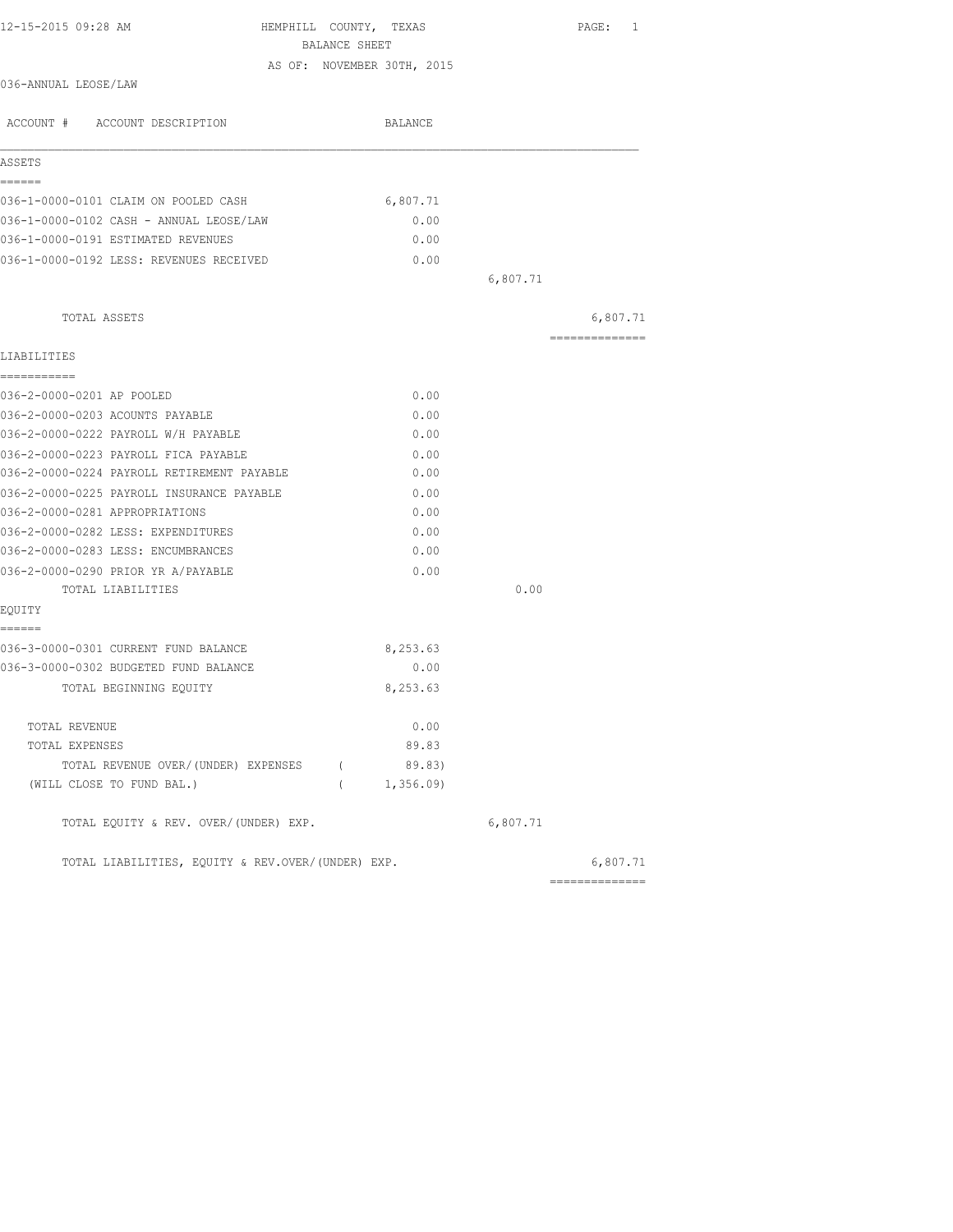| 12-15-2015 09:28 AM                               | HEMPHILL COUNTY, TEXAS                      |           | PAGE: 1        |
|---------------------------------------------------|---------------------------------------------|-----------|----------------|
|                                                   | BALANCE SHEET<br>AS OF: NOVEMBER 30TH, 2015 |           |                |
| 046-SCAAP                                         |                                             |           |                |
| ACCOUNT # ACCOUNT DESCRIPTION                     | BALANCE                                     |           |                |
|                                                   |                                             |           |                |
| ASSETS                                            |                                             |           |                |
| ======                                            |                                             |           |                |
| 046-1-0000-0101 CLAIM ON POOLED CASH              | 68,072.11                                   |           |                |
| 046-1-0000-0102 CASH - SCAAP                      | 0.00                                        |           |                |
| 046-1-0000-0191 ESTIMATED REVENUES                | 0.00                                        |           |                |
| 046-1-0000-0192 LESS: REVENUES RECEIVED           | 0.00                                        |           |                |
|                                                   |                                             | 68,072.11 |                |
| TOTAL ASSETS                                      |                                             |           | 68,072.11      |
|                                                   |                                             |           | ============== |
| LIABILITIES<br>===========                        |                                             |           |                |
| 046-2-0000-0201 AP POOLED                         | 0.00                                        |           |                |
| 046-2-0000-0203 ACOUNTS PAYABLE                   | 0.00                                        |           |                |
| 046-2-0000-0222 PAYROLL W/H PAYABLE               | 0.00                                        |           |                |
| 046-2-0000-0223 PAYROLL FICA PAYABLE              | 0.00                                        |           |                |
| 046-2-0000-0224 PAYROLL RETIREMENT PAYABLE        | 0.00                                        |           |                |
| 046-2-0000-0225 PAYROLL INSURANCE PAYABLE         | 0.00                                        |           |                |
| 046-2-0000-0281 APPROPRIATIONS                    | 0.00                                        |           |                |
| 046-2-0000-0282 LESS: EXPENDITURES                | 0.00                                        |           |                |
| 046-2-0000-0283 LESS: ENCUMBRANCES                | 0.00                                        |           |                |
| TOTAL LIABILITIES                                 |                                             | 0.00      |                |
| EQUITY                                            |                                             |           |                |
| ======                                            |                                             |           |                |
| 046-3-0000-0301 CURRENT FUND BALANCE              | 59,702.65                                   |           |                |
| 046-3-0000-0302 BUDGETED FUND BALANCE             | 0.00                                        |           |                |
| TOTAL BEGINNING EQUITY                            | 59,702.65                                   |           |                |
| TOTAL REVENUE                                     | 3,229.00                                    |           |                |
| TOTAL EXPENSES                                    | 710.38                                      |           |                |
| TOTAL REVENUE OVER/(UNDER) EXPENSES               | 2,518.62                                    |           |                |
| (WILL CLOSE TO FUND BAL.)                         | 5,850.84                                    |           |                |
| TOTAL EQUITY & REV. OVER/(UNDER) EXP.             |                                             | 68,072.11 |                |
| TOTAL LIABILITIES, EQUITY & REV.OVER/(UNDER) EXP. |                                             |           | 68,072.11      |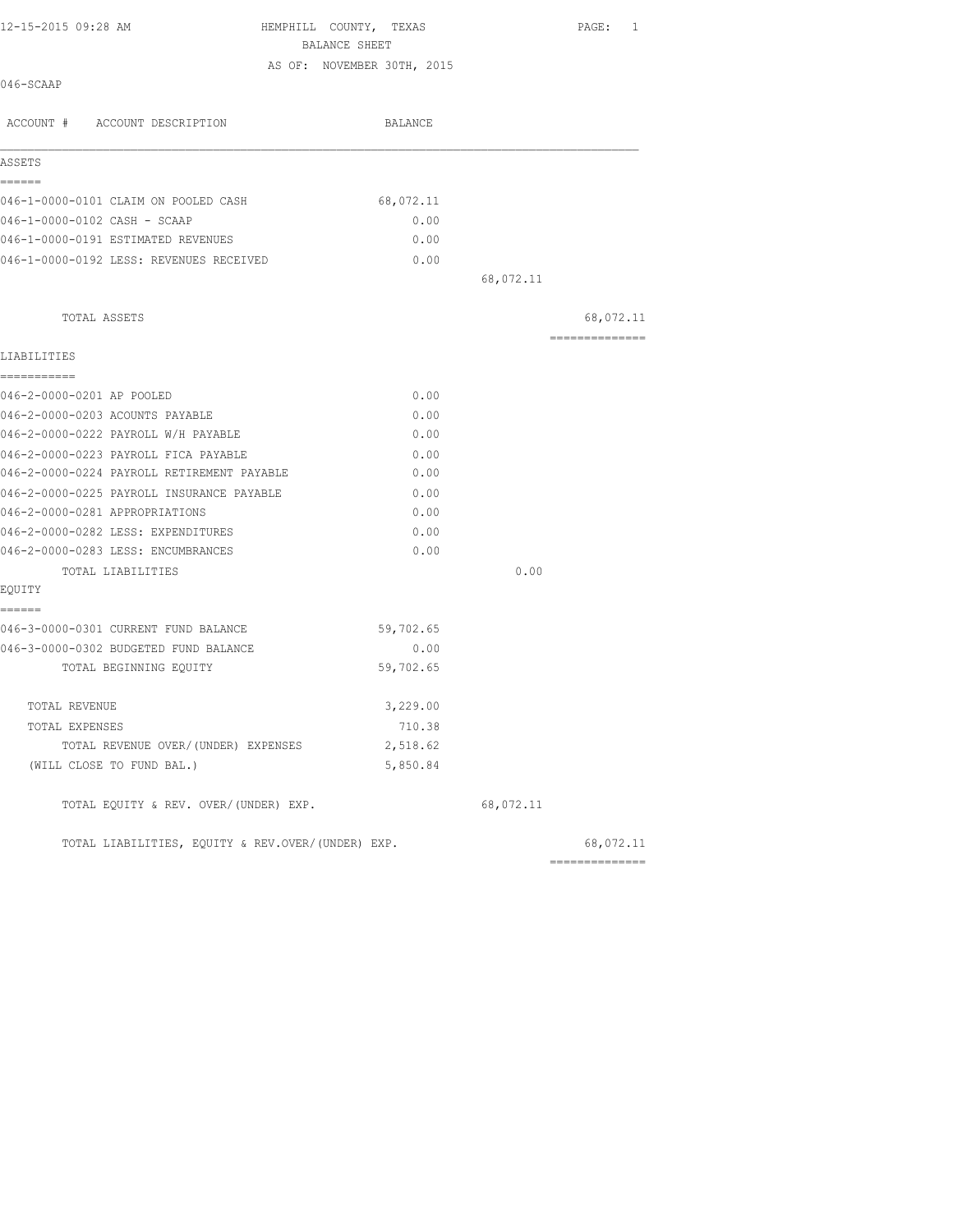|                                         |          |                                                                                                                                   | PAGE: 1         |
|-----------------------------------------|----------|-----------------------------------------------------------------------------------------------------------------------------------|-----------------|
|                                         |          |                                                                                                                                   |                 |
|                                         |          |                                                                                                                                   |                 |
|                                         |          |                                                                                                                                   |                 |
|                                         | BALANCE  |                                                                                                                                   |                 |
|                                         |          |                                                                                                                                   |                 |
| 047-1-0000-0101 SHERIFF COMMISSARY      | 9,109.70 |                                                                                                                                   |                 |
| 047-1-0000-0102 CASH-SHERIFF COMMISSARY | 0.00     |                                                                                                                                   |                 |
|                                         |          | 9,109.70                                                                                                                          |                 |
|                                         |          |                                                                                                                                   | 9,109.70        |
|                                         |          |                                                                                                                                   | --------------- |
|                                         |          |                                                                                                                                   |                 |
| 047-3-0000-0301 SHERIFF COMMISSARY      | 9,109.70 |                                                                                                                                   |                 |
|                                         | 9,109.70 |                                                                                                                                   |                 |
|                                         | 0.00     |                                                                                                                                   |                 |
|                                         | 0.00     |                                                                                                                                   |                 |
| TOTAL REVENUE OVER/(UNDER) EXPENSES     | 0.00     |                                                                                                                                   |                 |
| TOTAL EQUITY & REV. OVER/(UNDER) EXP.   |          | 9,109.70                                                                                                                          |                 |
|                                         |          |                                                                                                                                   | 9,109.70        |
|                                         |          | HEMPHILL COUNTY, TEXAS<br><b>BALANCE SHEET</b><br>AS OF: NOVEMBER 30TH, 2015<br>TOTAL LIABILITIES, EQUITY & REV.OVER/(UNDER) EXP. |                 |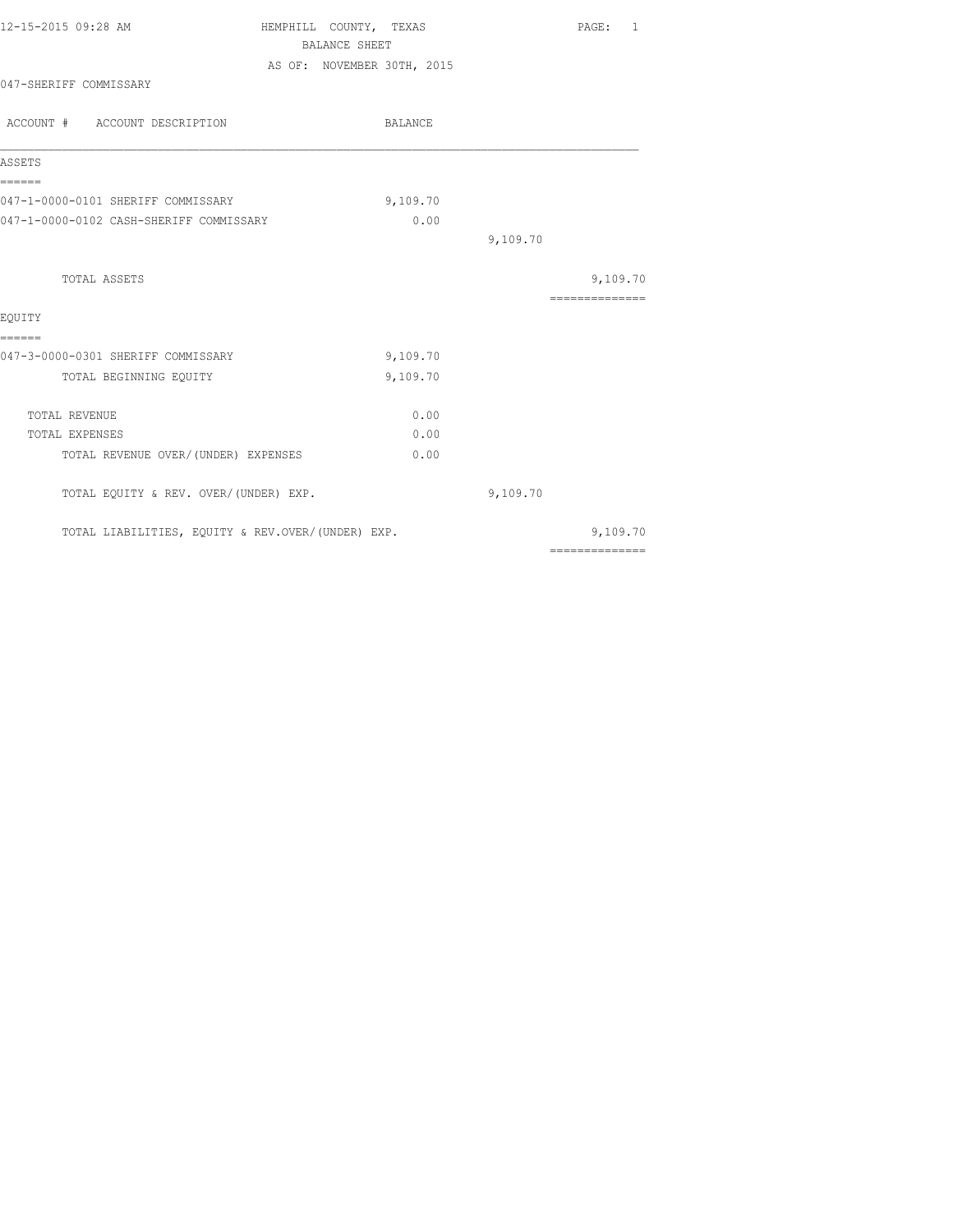| 12-15-2015 09:28 AM                               | HEMPHILL COUNTY, TEXAS     | PAGE: 1                                                                                                                                                                                                                                                                                                                                                                                                                                                                                |
|---------------------------------------------------|----------------------------|----------------------------------------------------------------------------------------------------------------------------------------------------------------------------------------------------------------------------------------------------------------------------------------------------------------------------------------------------------------------------------------------------------------------------------------------------------------------------------------|
|                                                   | <b>BALANCE SHEET</b>       |                                                                                                                                                                                                                                                                                                                                                                                                                                                                                        |
|                                                   | AS OF: NOVEMBER 30TH, 2015 |                                                                                                                                                                                                                                                                                                                                                                                                                                                                                        |
| 048-SHERIFF SEIZURE                               |                            |                                                                                                                                                                                                                                                                                                                                                                                                                                                                                        |
| ACCOUNT # ACCOUNT DESCRIPTION                     | BALANCE                    |                                                                                                                                                                                                                                                                                                                                                                                                                                                                                        |
| ASSETS                                            |                            |                                                                                                                                                                                                                                                                                                                                                                                                                                                                                        |
| ======                                            |                            |                                                                                                                                                                                                                                                                                                                                                                                                                                                                                        |
| 048-1-0000-0102 CASH                              | 5,255.71                   |                                                                                                                                                                                                                                                                                                                                                                                                                                                                                        |
|                                                   | 5,255.71                   |                                                                                                                                                                                                                                                                                                                                                                                                                                                                                        |
| TOTAL ASSETS                                      |                            | 5,255.71                                                                                                                                                                                                                                                                                                                                                                                                                                                                               |
|                                                   |                            | $\begin{array}{cccccccccccccc} \multicolumn{2}{c}{} & \multicolumn{2}{c}{} & \multicolumn{2}{c}{} & \multicolumn{2}{c}{} & \multicolumn{2}{c}{} & \multicolumn{2}{c}{} & \multicolumn{2}{c}{} & \multicolumn{2}{c}{} & \multicolumn{2}{c}{} & \multicolumn{2}{c}{} & \multicolumn{2}{c}{} & \multicolumn{2}{c}{} & \multicolumn{2}{c}{} & \multicolumn{2}{c}{} & \multicolumn{2}{c}{} & \multicolumn{2}{c}{} & \multicolumn{2}{c}{} & \multicolumn{2}{c}{} & \multicolumn{2}{c}{} & \$ |
| EOUITY                                            |                            |                                                                                                                                                                                                                                                                                                                                                                                                                                                                                        |
| ======                                            |                            |                                                                                                                                                                                                                                                                                                                                                                                                                                                                                        |
| 048-3-0000-0301 FUND BALANCE                      | 5,255.71                   |                                                                                                                                                                                                                                                                                                                                                                                                                                                                                        |
| TOTAL BEGINNING EQUITY                            | 5,255.71                   |                                                                                                                                                                                                                                                                                                                                                                                                                                                                                        |
| TOTAL REVENUE                                     | 0.00                       |                                                                                                                                                                                                                                                                                                                                                                                                                                                                                        |
| TOTAL EXPENSES                                    | 0.00                       |                                                                                                                                                                                                                                                                                                                                                                                                                                                                                        |
| TOTAL REVENUE OVER/ (UNDER) EXPENSES              | 0.00                       |                                                                                                                                                                                                                                                                                                                                                                                                                                                                                        |
| TOTAL EQUITY & REV. OVER/(UNDER) EXP.             | 5,255.71                   |                                                                                                                                                                                                                                                                                                                                                                                                                                                                                        |
| TOTAL LIABILITIES, EQUITY & REV.OVER/(UNDER) EXP. |                            | 5,255.71                                                                                                                                                                                                                                                                                                                                                                                                                                                                               |